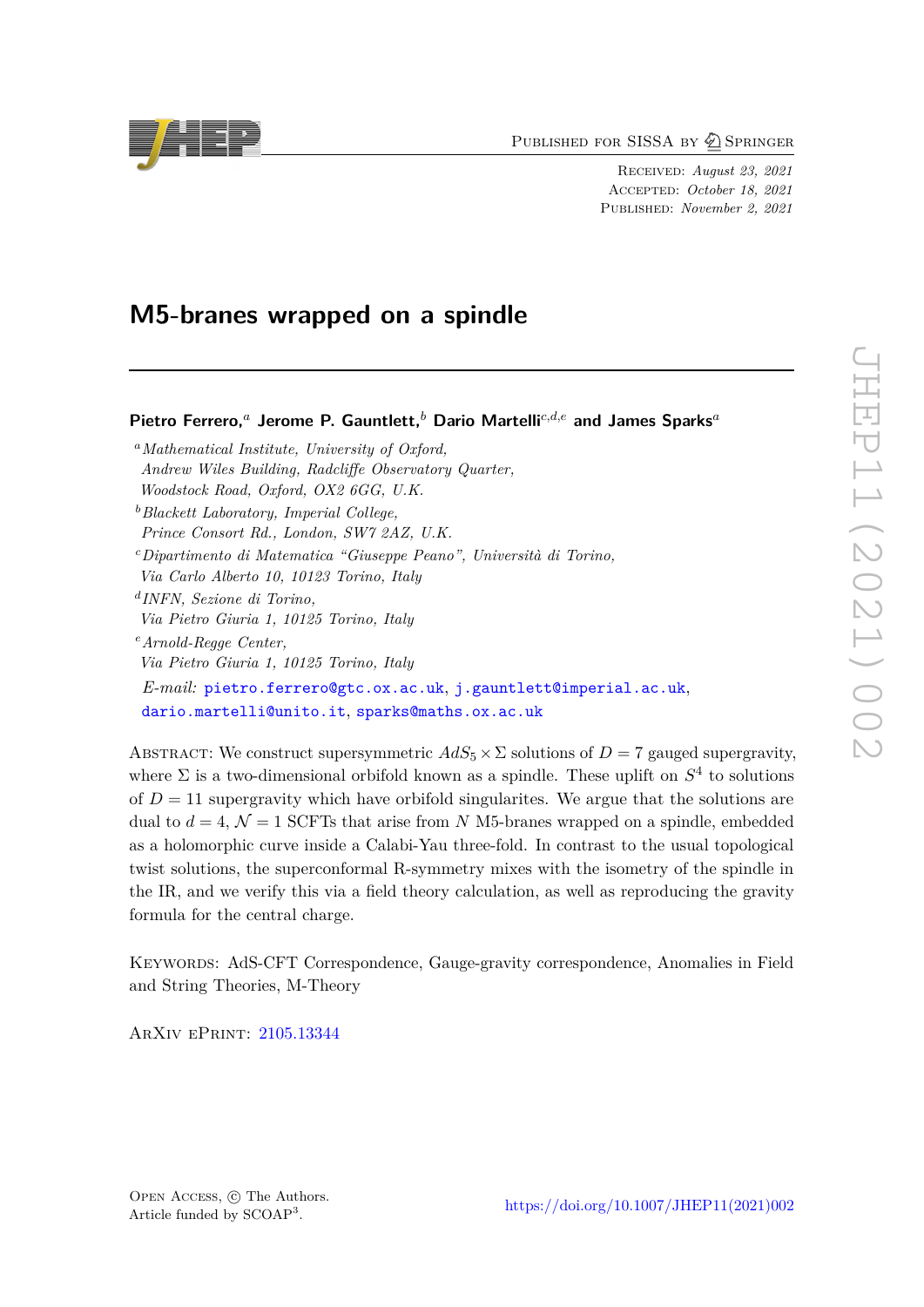# **Contents**

|          | 1 Introduction                             | 1                       |
|----------|--------------------------------------------|-------------------------|
| $\bf{2}$ | $AdS_5 \times \Sigma$ solutions            | $\overline{\mathbf{4}}$ |
|          | 2.1 Local form of the solutions            | $\overline{4}$          |
|          | Global analysis and magnetic fluxes<br>2.2 | $\overline{5}$          |
|          | 2.3 Solution of the regularity conditions  | 8                       |
| $3-$     | Uplift to M-theory and the central charge  | <b>10</b>               |
|          | Uplift to M-theory<br>3.1                  | 10                      |
|          | Central charge<br>$3.2\,$                  | 12                      |
|          | 4 Field theory                             | 13                      |
|          | M5-brane anomaly polynomial<br>4.1         | 13                      |
|          | a-maximization<br>4.2                      | 15                      |
| $5 -$    | <b>Discussion</b>                          | 17                      |
|          | A Integral coefficients                    | 18                      |

# <span id="page-1-0"></span>**1 Introduction**

A rich landscape of SCFTs arise from the low-energy limit of branes wrapping supersymmetric cycles. Furthermore, important features of these SCFTs can be elucidated holographically by constructing suitable supergravity solutions. A well-studied framework, starting with [\[1–](#page-19-0) [3\]](#page-19-1), is to construct supergravity solutions associated with M5-branes, M2-branes or D3-branes wrapping supersymmetric cycles with supersymmetry realized via a (partial) topological twist. The topological twist couples the field theory to external R-symmetry currents which effectively (partially) cancels the spin connection on the world volume of the wrapped brane, thus allowing supersymmetry to be realized [\[4\]](#page-19-2). In particular, the standard topological twist is associated with constant Killing spinors on the cycle upon which the brane is wrapped. Geometrically, thinking of the branes as wrapping calibrated cycles inside manifolds with special holonomy, the topological twist can also be viewed as arising from the structure of the normal bundle [\[5\]](#page-19-3), which then allows for such constant sections.

A powerful way to construct such supergravity solutions is to construct  $AdS \times \Sigma^{(d)}$ solutions of a gauged supergravity theory, where  $\Sigma^{(d)}$  is the *d*-dimensional cycle upon which the branes are wrapped, and then uplift to  $D = 10$  or 11. In the standard constructions,  $\Sigma<sup>(d)</sup>$  is tightly constrained: for example in the two-dimensional case,<sup>[1](#page-1-1)</sup> the case of most interest in this paper,  $\Sigma^{(2)}$  is a Riemann surface of genus g with a constant curvature metric.

<span id="page-1-1"></span><sup>&</sup>lt;sup>1</sup>The constructions of  $[2]$  include examples of higher-dimensional cycles where the metric does not have constant curvature.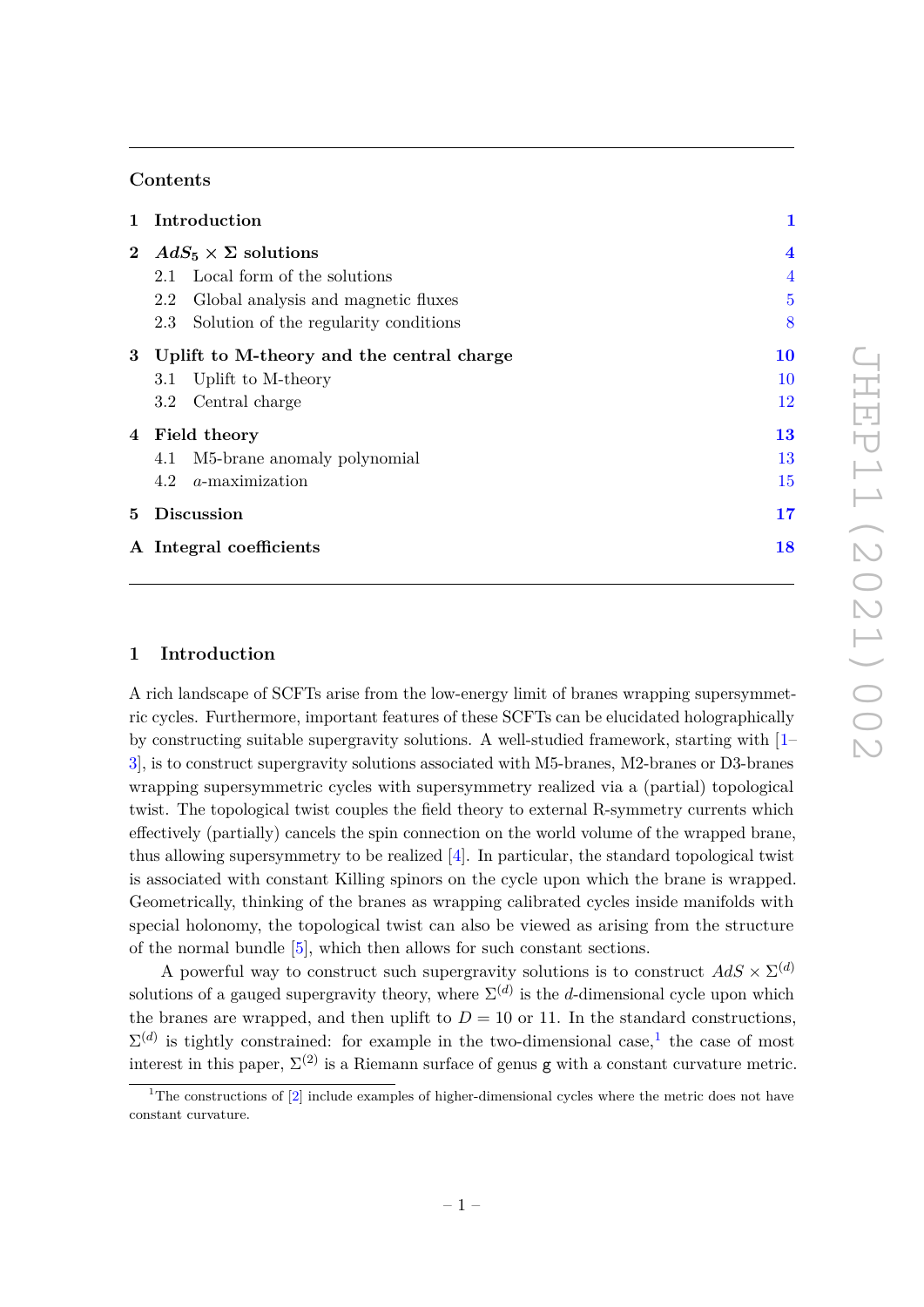In recent work, it has been shown that there are fundamentally new constructions where this is not the case, and  $\Sigma^{(2)}$  is instead a "spindle" [\[6\]](#page-19-5).

A spindle has the same topology as a two-sphere, but there are orbifold singularities at the north and south poles which are associated with quantized conical deficit angles. More precisely, we define a spindle as the weighted-projective space  $\Sigma \equiv \mathbb{WCP}^1_{[n_-,n_+]}$ , specified by two relatively prime integers  $n_{\pm} \in \mathbb{N}$ . In [\[6\]](#page-19-5) solutions of  $D = 5$  minimal gauged supergravity of the form  $AdS_3 \times \Sigma$ , dual to  $\mathcal{N} = (0, 2)$  SCFTs in  $d = 2$ , were constructed. After carefully uplifting on five-dimensional Sasaki-Einstein manifolds in the regular class, one obtains solutions of type IIB supergravity of the form  $AdS_3 \times \Sigma \times SE_5$  which, surprisingly, are free from all conical singularities and, furthermore, were constructed earlier in [\[7\]](#page-19-6). The gravity solution suggests that the  $d = 2$  dual SCFT should be viewed as arising from the  $d = 4$ SCFT dual to the  $AdS_5 \times SE_5$  solution, wrapping it on the spindle and then flowing to the IR. Further support for this interpretation was provided by showing that the central charge of the  $d = 2$  SCFT calculated from the gravity solution exactly matches the result obtained from the anomaly polynomial for the  $d = 4$  SCFT, after reducing on the spindle and then employing the *c*-extremization procedure of [\[8\]](#page-19-7). An interesting feature is that the R-symmetry of the *d* = 2 SCFT arises from a mixing of the R-symmetry of the *d* = 4 SCFT with the rotational symmetry of the spindle.

The results of [\[6\]](#page-19-5) immediately suggest that there could be a rich landscape of new supergravity solutions associated with branes wrapping spindles and higher-dimensional orbifolds. In fact further interesting examples have already appeared. In  $[9, 10]$  $[9, 10]$  $[9, 10]$  the solutions of  $[6]$  were generalized from minimal  $D=5$  gauged supergavity to the STU model, which has three Abelian gauge fields. The solutions can be uplifted on the five-sphere to obtain solutions of type IIB supergravity describing D3-branes wrapping the spindle, which are again completely regular, and were first constructed in [\[7\]](#page-19-6). Furthermore the central charge of the  $d = 2$  SCFT obtained from the gravity solution agrees exactly with the associated field theory calculation using the anomaly polynomial of  $\mathcal{N} = 4$  SYM theory in  $d = 4$ . In the solutions describing D3-branes wrapped on spindles in both  $[6]$  and  $[9, 10]$  $[9, 10]$  $[9, 10]$ , supersymmetry is not being realized by the topological twist; for example, it was shown by explicit construction in [\[6\]](#page-19-5) that the Killing spinors are not constant on  $\Sigma$ , and moreover are in fact sections of non-trivial bundles over Σ.

In [\[10\]](#page-19-9) a sub-class of the  $D = 5$  solutions of the STU model were uplifted to  $D = 11$ supergravity on  $\Sigma_{\mathsf{g}} \times S^4$ , where  $\Sigma_{\mathsf{g}}$  is a Riemann surface of genus  $\mathsf{g} > 1$ . These are regular  $D = 11$  solutions, first found in [\[11\]](#page-19-10), that describe M5-branes wrapped on a product fourcycle  $\Sigma \times \Sigma_{\mathbf{g}}$ . In these solutions supersymmetry is being realized by a standard topological twist on  $\Sigma_{\mathbf{g}}$ , but not so for the spindle  $\Sigma$ .

Another generalisation, describing M2-branes wrapping spindles, was discussed in [\[12\]](#page-19-11). A class of  $AdS_2 \times \Sigma$  solutions were constructed in minimal  $D=4$  gauged supergravity. After uplifting these solutions to  $D = 11$  using  $SE<sub>7</sub>$  in the regular class, one again obtains regular solutions, first found in [\[7\]](#page-19-6), and once again supersymmetry is not being realized by a topological twist. This class of solutions also exhibits several notable features. Firstly, the solutions can be generalized to include a rotation parameter. Secondly, the solutions were shown to arise as the near-horizon limit of a class of  $D = 4$  accelerating black holes, with the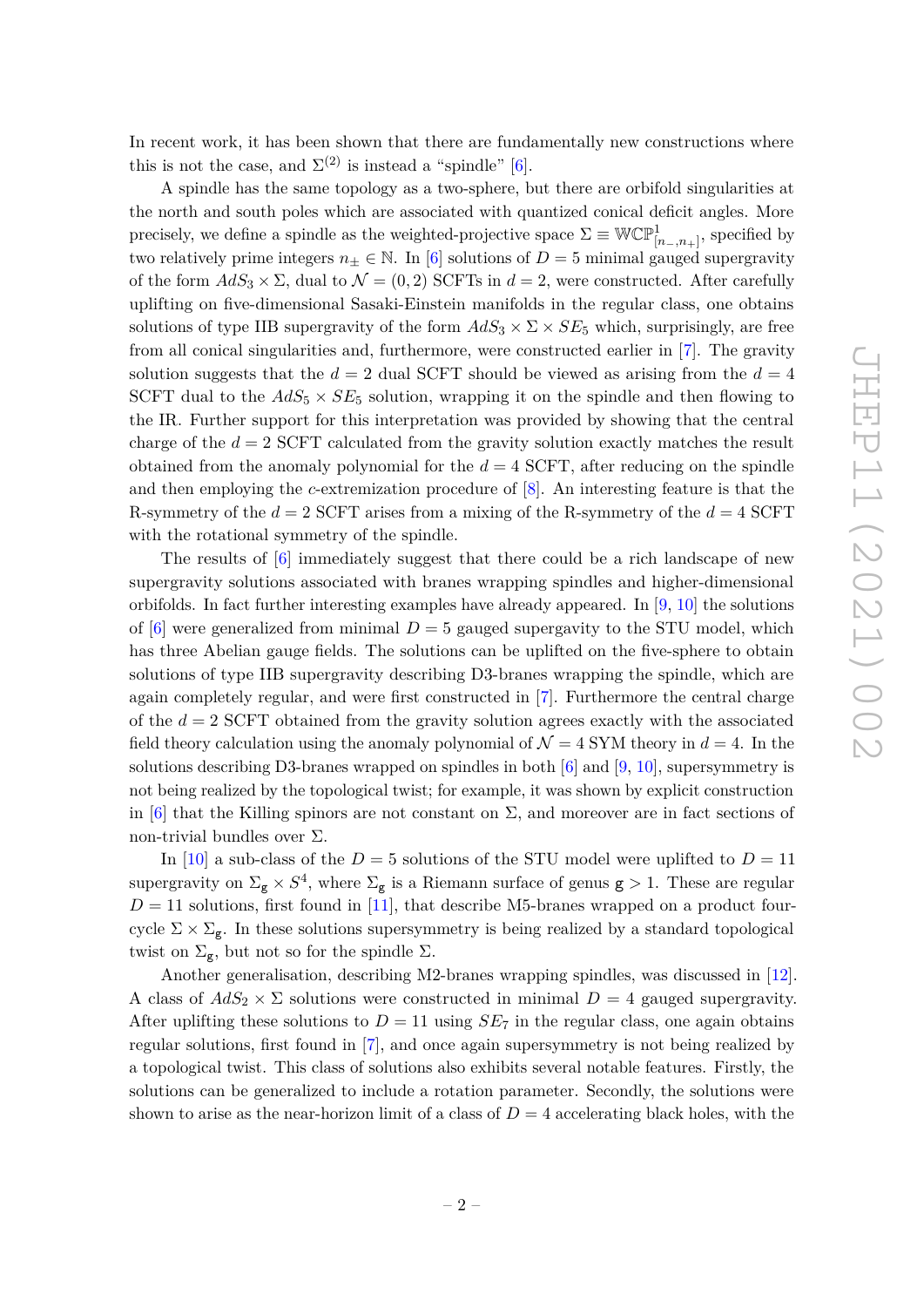conical defects of the spindle being directly associated with the acceleration. After uplifting to  $D = 11$ , the black hole solutions can be viewed as describing a flow across dimensions from the  $d = 3$  SCFTs, dual to the  $AdS_4 \times SE_7$  solutions, down to the quantum mechanics dual to the *AdS*<sup>2</sup> solutions. A curious feature is that in these specific UV completions the special case of vanishing rotation is associated with a standard topological twist, but in a strange limiting way where the conformal boundary splits into two halves with a different topological twist on each half. A detailed field theory comparison has yet to be made for these wrapped M2-brane solutions.

In this paper we continue to explore the new landscape, by presenting a new class of solutions describing M5-branes wrapping spindles. Once again, while we find some similarities with the examples discussed above, we also find some new features. In contrast to D3-branes and M2-branes, we do not find any solutions describing M5-branes wrapping spindles in minimal  $D = 7$  gauged supergravity. Here, instead, we construct new  $AdS_5 \times \Sigma$ solutions of  $D = 7$  gauged SUGRA coupled to two U(1) gauge fields, which are dual to  $\mathcal{N} = 1$ SCFTs in  $d = 4$ . The local solutions were in fact first obtained by a simple double analytic continuation  $[13]$  of the supersymmetric, static R-charged black holes studied in  $[14-16]$  $[14-16]$ .

Interestingly, we find that supersymmetry is being realized in a new way. On the one hand, the spin connection of the spindle is not equal to the R-symmetry gauge fields, and the associated Killing spinor is not constant on the spindle. This is similar to the case of the wrapped D3-branes and M2-branes. However, on the other hand, in contrast to those cases we find that the (integrated) R-symmetry flux is equal to the Euler character of the spindle. In the usual topological twist this follows as a corollary of the local identification of the spin connection with the R-symmetry gauge fields. Thus, the way in which supersymmetry is being realized for the  $AdS_5 \times \Sigma$  solutions might be referred to as a "global topological twist," or perhaps described as "topologically a topological twist"!

After uplifting on a four-sphere, we obtain solutions of  $D = 11$  supergravity but now they are still singular. It is not yet clear how these orbifold singularities should be interpreted and/or resolved but we provide evidence that the  $D = 11$  solutions are holographically describing M5-branes wrapping spindles. In particular, we show that the central charge of the *d* = 4 SCFT as calculated from the gravity side agrees exactly with the associated field theory computation using the approach of  $[6]$ , now involving the anomaly polynomial of the  $\mathcal{N} = (0, 2)$  SCFT in  $d = 6$ , and the *a*-extremization principle of [\[17\]](#page-20-1). We will argue that the solutions should be viewed as arising from the IR limit of M5-branes wrapping a spindle, holomorphically embedded inside a Calabi-Yau three-fold.

Our construction of the new wrapped M5-brane solutions is complementary to that in [\[18\]](#page-20-2), which considered M5-branes wrapped on a Riemann surface  $\Sigma_{\rm g}$ , equipped with a constant curvature metric and with the standard topological twist. In both cases, the global description of the geometry is given in terms of M5-branes wrapped on the zero section of the total space of vector bundles  $\mathcal{O}(-p_1) \oplus \mathcal{O}(-p_2) \to \mathcal{M}_{\chi}$ , with  $(p_1 + p_2)/n_n = \chi$ so that the total first Chern class vanishes. In [\[18\]](#page-20-2)  $\mathcal{M}_{\chi} = \Sigma_{\mathsf{g}}$  is a Riemann surface with Euler number  $\chi = 2(1 - g)$  $\chi = 2(1 - g)$  $\chi = 2(1 - g)$ , while here  $\mathcal{M}_{\chi} = \Sigma$  is the spindle.<sup>2</sup> A crucial difference is that

<span id="page-3-0"></span><sup>&</sup>lt;sup>2</sup>Formally, setting  $n_+ = n_- = 1$  we recover the case of  $\Sigma = \Sigma_0 = S^2$ . However, this supergravity solution does not fall in our class, as explained earlier, and was in fact found in [\[19\]](#page-20-3).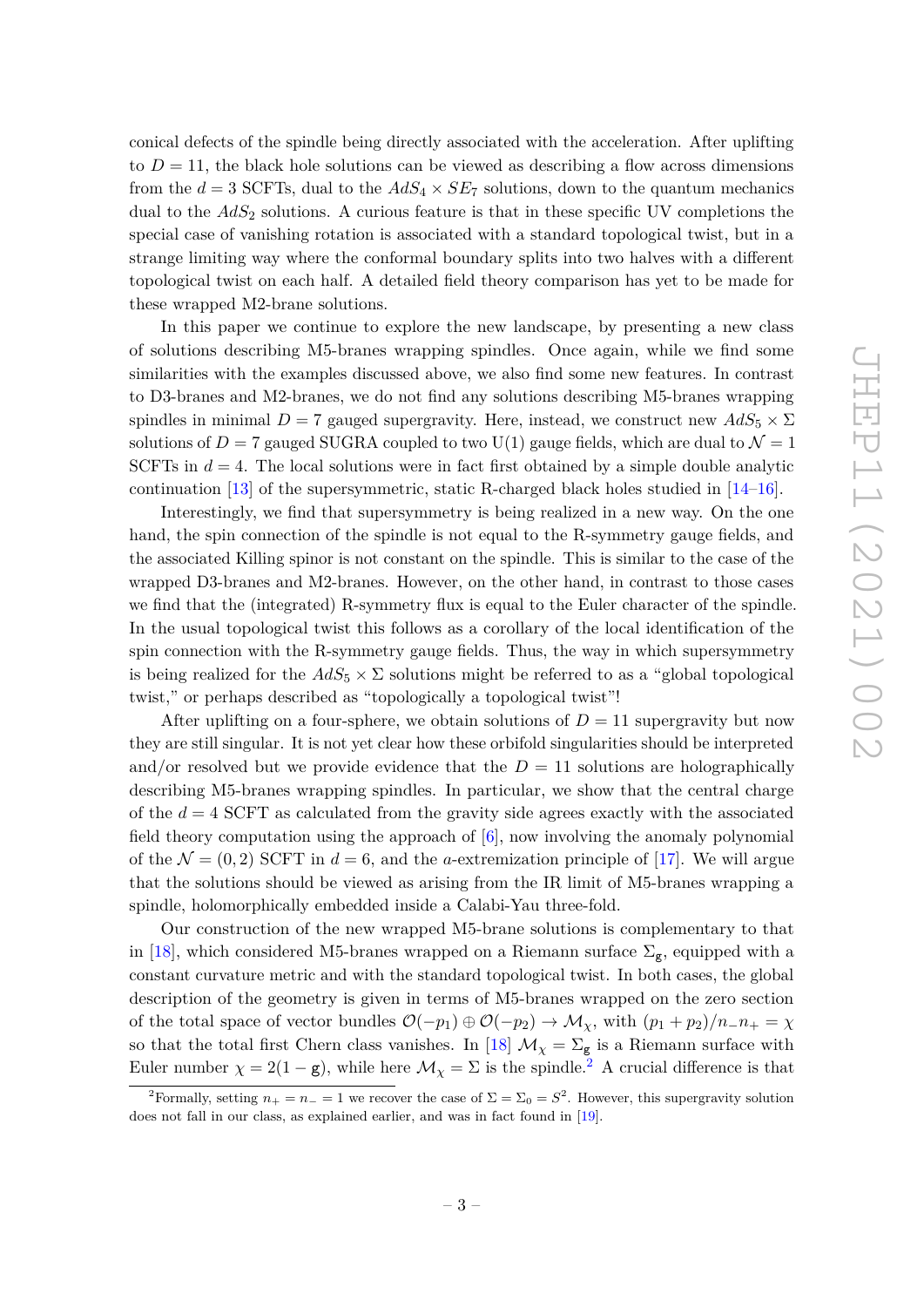while genus g Riemann surfaces admit constant curvature metrics, spindles do not admit such metrics and this is associated with the distinct realization of supersymmetry. If we set  $n_-=n_+=1$  then our construction of the  $D=11$  supergravity solutions degenerates. Nevertheless, we find that formally setting *n*<sup>−</sup> = *n*<sup>+</sup> = 1 in our final expression for the central charge, given in [\(4.22\)](#page-16-0), then we precisely recover the expression for the central charge of [\[18\]](#page-20-2) for the case of the standard topological twist and genus  $g = 0$ . Something similar happens for accelerating black hole solutions associated with M2-branes wrapping "spinning spindles" [\[12\]](#page-19-11).

The outline of the paper is as follows. In section [2](#page-4-0) we construct the  $AdS_5 \times \Sigma$  solutions, in particular analysing and solving the conditions required to have a smooth orbifold metric on  $\Sigma = \mathbb{WCP}^1_{[n_-,n_+]}$ , with properly quantized magnetic fluxes. In section [3](#page-10-0) we uplift these solutions to M-theory, making contact with M5-branes wrapping  $\Sigma$  in a Calabi-Yau three-fold, and computing the *a* central charge in gravity. Section [4](#page-13-0) reduces the anomaly polynomial of the M5-branes to  $d = 4$ , and we compute the exact superconformal R-symmetry and *a* central charge in field theory using *a*-maximization, finding precise agreement with the gravity result. Section [5](#page-17-0) concludes with a discussion. The appendix includes details of certain integrals that appear in the main text.

# <span id="page-4-0"></span>2  $AdS_5 \times \Sigma$  solutions

In this section we construct a family of supersymmetric  $AdS_5 \times \Sigma$  solutions of  $D = 7$ gauged supergravity, where  $\Sigma = \mathbb{WCP}^1_{[n_-,n_+]}$  is a spindle, parametrized by arbitrary coprime positive integers  $n_$  *> n*+. The gauged supergravity theory has two Abelian gauge fields  $A_i$ ,  $i = 1, 2$ , and their magnetic fluxes through  $\Sigma$  are characterized by integers  $p_i$ , which satisfy the constraints  $p_1 + p_2 = n_+ + n_+$  with  $p_1 \times p_2 < 0$ .

## <span id="page-4-1"></span>**2.1 Local form of the solutions**

We are interested in solutions of a truncation of  $D = 7$  gauged supergravity theory that keeps two U(1) gauge fields,  $A_i$ , and two real scalar fields,  $\vec{\varphi} = (\varphi_1, \varphi_2)$ . The Lagrangian is given by

$$
\mathcal{L} = R - g^2 \mathcal{V} - \frac{1}{2} \partial_{\mu} \vec{\varphi} \cdot \partial^{\mu} \vec{\varphi} - \frac{1}{4} \sum_{i=1}^{2} X_i^{-2} F_{i \mu \nu} F_i^{\mu \nu}, \qquad (2.1)
$$

where  $F_i = dA_i$ ,  $X_i = e^{-\frac{1}{2}\vec{a}_i \cdot \vec{\varphi}}, i = 1, 2$ , and the vectors  $\vec{a}_i$  are given by

$$
\vec{a}_1 = \left(\sqrt{2}, \sqrt{\frac{2}{5}}\right), \qquad \vec{a}_2 = \left(-\sqrt{2}, \sqrt{\frac{2}{5}}\right).
$$
 (2.2)

The scalar potential is

$$
\mathcal{V} = \frac{1}{2}X_1^{-4}X_2^{-4} - 2X_1^{-1}X_2^{-2} - 2X_1^{-2}X_2^{-1} - 4X_1X_2, \qquad (2.3)
$$

and in the rest of this paper we will set  $g = 1$ . While not itself a consistent truncation of  $D = 11$  supergravity, it was shown in [\[15\]](#page-20-4) that solutions with  $F_1 \wedge F_2 = 0$ , of relevance in this paper, can be uplifted on an  $S<sup>4</sup>$  to obtain solutions of  $D = 11$  supergravity.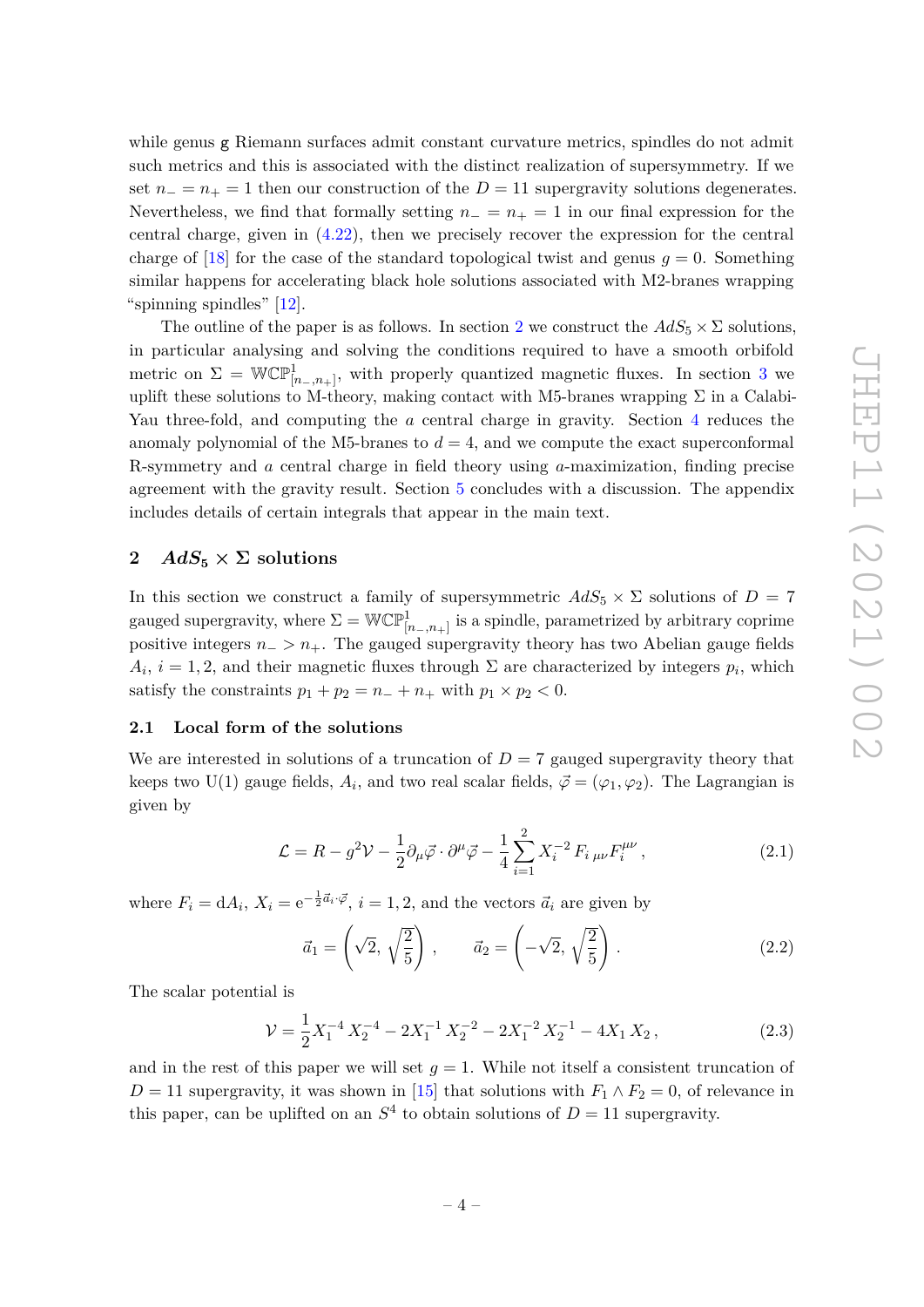The supersymmetric  $AdS_5 \times \Sigma$  solutions of interest are given by

<span id="page-5-4"></span>
$$
ds_7^2 = (yP(y))^{1/5} \left[ ds_{AdS_5}^2 + \frac{y}{4Q(y)} dy^2 + \frac{Q(y)}{P(y)} dz^2 \right],
$$
  
\n
$$
A_i = \frac{q_i}{h_i(y)} dz, \qquad X_i(y) = \frac{(yP(y))^{2/5}}{h_i(y)},
$$
\n(2.4)

where  $ds<sup>2</sup><sub>AdS<sub>5</sub></sub>$  is the unit radius metric on  $AdS<sub>5</sub>$ , and

$$
h_i(y) = y^2 + q_i,
$$
  
\n
$$
P(y) = h_1(y)h_2(y) = (y^2 + q_1)(y^2 + q_2),
$$
  
\n
$$
Q(y) = -y^3 + \frac{1}{4}P(y) = -y^3 + \frac{1}{4}(y^2 + q_1)(y^2 + q_2),
$$
\n(2.5)

with *q*1*, q*<sup>2</sup> two real parameters. These solutions can be simply obtained by doing an analytic continuation [\[13\]](#page-19-12) of the supersymmetric, static R-charged black holes constructed in [\[14](#page-19-13)[–16\]](#page-20-0).

#### <span id="page-5-0"></span>**2.2 Global analysis and magnetic fluxes**

We are interested in determining the conditions on the parameters  $q_i$  so that the twodimensional metric

<span id="page-5-3"></span><span id="page-5-1"></span>
$$
ds_{\Sigma}^2 \equiv \frac{y}{4Q(y)} dy^2 + \frac{Q(y)}{P(y)} dz^2, \qquad (2.6)
$$

is a smooth metric on a spindle  $\Sigma = \mathbb{WCP}^1_{[n_-,n_+]}$ , with  $n_{\pm}$  coprime positive integers with  $n > n_+$ . Necessary conditions for this to be the case are that  $Q(y) > 0$ ,  $h_1(y) > 0$ ,  $h_2(y) > 0$  in an interval  $y \in (y_a, y_b)$ , where  $y_a, y_b$  are two consecutive real roots of  $Q(y) = 0$ , with  $y_b > y_a > 0$ . Furthermore, since the coefficient of  $y^4$  in  $Q(y) = 0$  is positive, the presence of a double root would necessarily imply that  $(2.6)$  is not a metric on a compact space. All in all these conditions imply that we need four real roots for  $Q(y) = 0$ , with at least three of them positive. To show that this is indeed possible, one can simply study the signs of the roots of  $Q(y)$  by Descartes's rule of signs. We consider various cases separately:

- when  $q_1 > 0$ ,  $q_2 > 0$  there are no negative roots and either 0 or 2 positive roots. So the number of real roots is at most 2, which is not allowed.
- when  $q_1 < 0$ ,  $q_2 < 0$  there are either 0 or 2 negative roots, and either 0 or 2 positive roots. Hence, when they are all real the two middle roots have opposite sign, which again is not allowed.
- when  $q_1 q_2 < 0$  there is always 1 negative root, while the positive roots can be either 1 or 3. Hence, in this case we can have four real roots, with the middle two being both positive: this is when the metric is regular.
- when  $q_1 q_2 = 0$  there is a double root at  $y = 0$ , which would not give rise to a complete metric on a compact space.<sup>[3](#page-5-2)</sup>

<span id="page-5-2"></span><sup>&</sup>lt;sup>3</sup>This case is expected to preserve twice as much supersymmetry.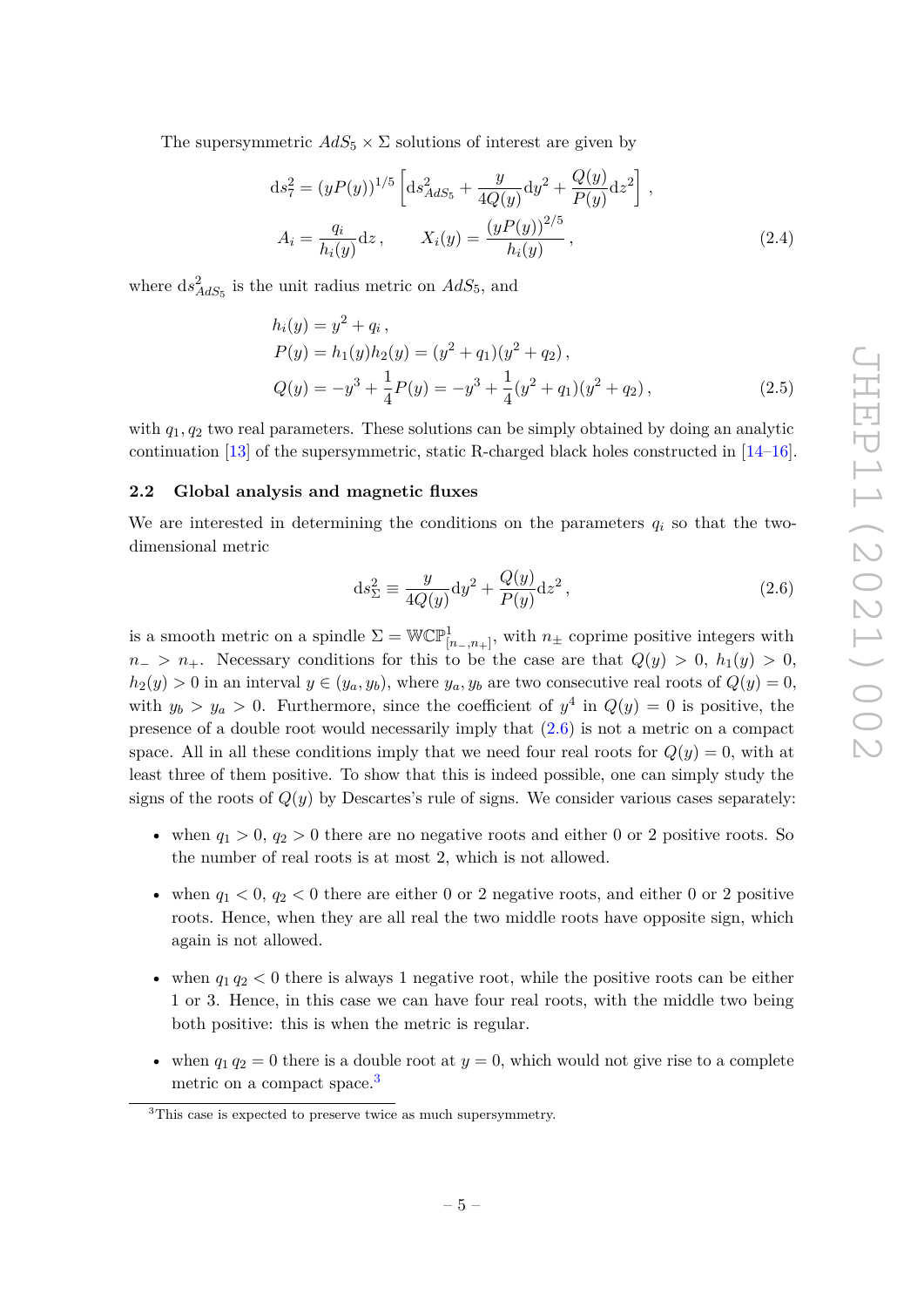Hence, continuing with

$$
q_1 q_2 < 0 \,, \tag{2.7}
$$

it is possible to take  $y \in [y_a, y_b]$ , with  $Q(y) > 0$  for  $y \in (y_a, y_b)$ , and  $y_b > y_a > 0$ . Without loss of generality one can take  $q_1 > 0$  and  $q_2 < 0$ , which clearly implies that  $h_1(y) > 0$ . Then we note that we can write

$$
Q(y) = -y^3 + \frac{1}{4} h_1(y) h_2(y) , \qquad (2.8)
$$

and since  $Q(y) > 0$  for  $y \in (y_a, y_b)$  we have

$$
h_2(y) > \frac{4 y^3}{h_1(y)},
$$
\n(2.9)

which is clearly positive in the given range. This also shows that  $P(y) > 0$  as  $P(y) =$  $h_1(y) h_2(y)$ . We conclude that a regular solution is possible only when  $q_1 q_2 < 0$ , and all four roots are real. We then take  $a = 2$ ,  $b = 3$ , so that  $y \in [y_2, y_3]$ .

As *y* approaches the two end-points of the interval,  $y \to y_2, y_3$ , the metric  $ds_{\Sigma}^2$  in [\(2.6\)](#page-5-1) takes the approximate form

<span id="page-6-0"></span>
$$
ds_{\Sigma}^{2} \simeq d\rho^{2} + \rho^{2} \frac{k_{i}^{2}}{4y_{i}^{4}} dz^{2}, \qquad (2.10)
$$

where

$$
k_i \equiv Q'(y_i) = \frac{(q_1 + q_2)y_i}{2} + (y_i - 3)y_i^2, \qquad (2.11)
$$

and we have  $k_2 > 0$ ,  $k_3 < 0$ . Demanding that *z* is a periodic coordinate with period  $\Delta z$ given by

$$
\frac{k_2 \Delta z}{2y_2^2} = \frac{2\pi}{n_+}, \qquad \frac{k_3 \Delta z}{2y_3^2} = -\frac{2\pi}{n_-}, \qquad (2.12)
$$

with  $n_{\pm}$  coprime positive integers, then ensures that we have a metric on a spindle which is regular everywhere, apart from the conical deficit angles  $2\pi(1-\frac{1}{n})$  $\frac{1}{n_{\pm}}$ ) at the poles  $y = y_2, y_3$ , which are orbifold singularities.

Using the following expression for the Ricci scalar of the metric  $(2.6)$ 

$$
\sqrt{g_{\Sigma}} R_{\Sigma} = 2 \left( \frac{QP' - Q'P}{y^{1/2} P^{3/2}} \right)', \qquad (2.13)
$$

one can immediately check that the Euler number

$$
\chi(\Sigma) = \frac{1}{4\pi} \int_{\Sigma} R_{\Sigma} \text{vol}_{\Sigma} = \frac{n_{-} + n_{+}}{n_{-} + n_{+}},
$$
\n(2.14)

takes the correct value for the spindle.

Having analysed the global conditions required for the metric of the supersymmetric  $AdS_5 \times \Sigma$  solutions, next we turn to the appropriate quantization conditions for the magnetic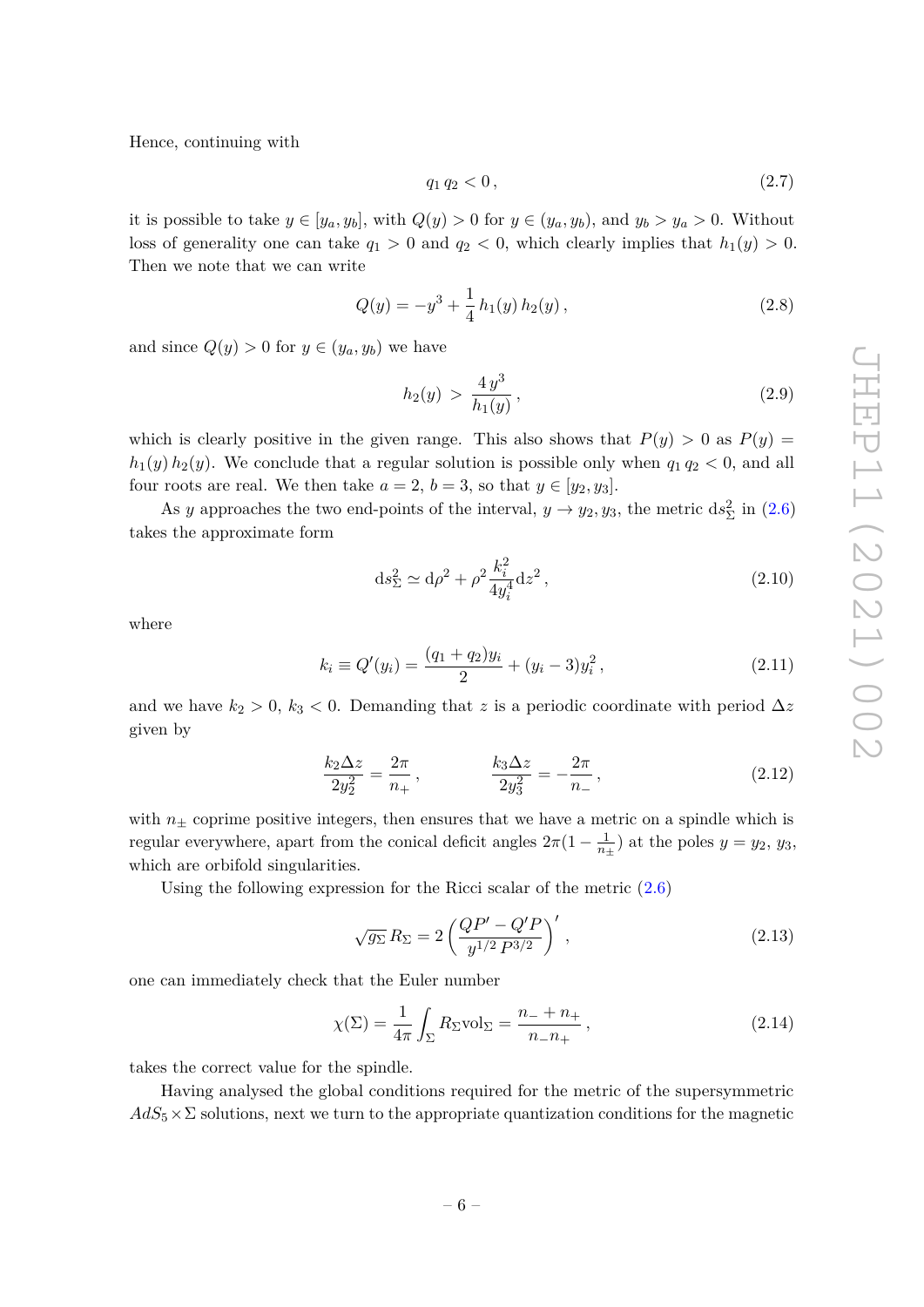fluxes threading the spindle  $\Sigma$ . Specifically, in order that  $A_i$  are well-defined connection one-forms on  $U(1)$  bundles over the spindle we require that  $4$ 

$$
P_i \equiv \frac{1}{2\pi} \int_{\Sigma} dA_i = \frac{p_i}{n_- n_+}, \qquad p_i \in \mathbb{Z},
$$
\n(2.15)

(e.g. see appendix A of [\[12\]](#page-19-11)). The integrals can be performed straighforwardly and we find that we must demand

<span id="page-7-3"></span>
$$
P_i = \frac{\Delta z}{2\pi} q_i \left( \frac{1}{h_i(y_3)} - \frac{1}{h_i(y_2)} \right) = \frac{p_i}{n - n_+} \,. \tag{2.16}
$$

It is next illuminating to calculate the total flux for the R-symmetry of the dual  $d = 6, \mathcal{N} =$  $(0, 2)$  SCFT, which is given by  $P_1 + P_2$ , as we will explain later. A simple computation gives

$$
P_1 + P_2 = \frac{\Delta z}{2\pi} \left[ \frac{(q_1 + q_2)y_3^2 + 2q_1q_2}{4y_3^3} - \frac{(q_1 + q_2)y_2^2 + 2q_1q_2}{4y_2^3} \right],
$$
 (2.17)

where we used  $h_1(y_i)h_2(y_i) = 4y_i^3$ . After using the identity

<span id="page-7-2"></span>
$$
\frac{k_i}{2y_i^2} = \frac{1}{2} - \frac{(q_1 + q_2)y_i^2 + 2q_1q_2}{4y_i^3},
$$
\n(2.18)

which can be proved using  $Q(y_i) = 0$ , we find the remarkable result that

$$
P_1 + P_2 = \frac{\Delta z}{2\pi} \left( -\frac{k_3}{2y_3^2} + \frac{k_2}{2y_2^2} \right) = \frac{n_- + n_+}{n_- n_+} = \chi(\Sigma). \tag{2.19}
$$

This result can be contrasted with analogous solutions describing D3-branes and M2-branes wrapping spindles in  $[6]$  and  $[12]$ , respectively, where the total R-symmetry flux though the spindle was instead given<sup>[5](#page-7-1)</sup> by  $(n_-\n- n_+)/(n_-n_+)$ . In fact [\(2.19\)](#page-7-2) might naively be identified with a "topological twist" since it is a corollary of the usual topological twist when there is a local identification of the spin connection with the R-symmetry gauge fields. However, there are a number of differences between our construction and the more standard construction of  $AdS \times \Sigma_{\mathbf{g}}$  solutions of gauged supergravity, where  $\Sigma_{\mathbf{g}}$  is a Riemann surface with genus g [\[1\]](#page-19-0). In standard constructions the topological twist condition leads to a constant curvature metric on  $\Sigma_{\rm g}$  and Killing spinors that are constant on  $\Sigma_{\rm g}$ . Instead in our  $AdS_5 \times \Sigma$  solutions the metric on  $\Sigma$  does not have constant curvature, and indeed this is necessary as  $\Sigma = \mathbb{WCP}^1_{[n_-,n_+]}$  does not admit a metric of constant curvature unless  $n_$  =  $n_+$  = 1, when  $\Sigma = S^2$ . Furthermore, the Killing spinors, which can be obtained by analytic continuation from those given in [\[16\]](#page-20-0), are not constant on  $\Sigma$ . The global condition [\(2.19\)](#page-7-2) might be referred to as "topologically a topological twist". It is clearly

<span id="page-7-0"></span><sup>&</sup>lt;sup>4</sup>Note that the gauge fields are normalized so that the  $D = 7$  Killing spinors have charge 1/2 with respect to both  $A_i$ , as one can check from e.g. [\[13\]](#page-19-12).

<span id="page-7-1"></span><sup>&</sup>lt;sup>5</sup>This might be referred to as an "anti-topological twist", due to the relative minus sign compared with the Euler number in  $(2.19)$ . We also note that in  $[6, 12]$  $[6, 12]$  $[6, 12]$  the R-symmetry gauge field was normalized such that the  $D = 5, 4$  gauged supergravity spinors carried unit charge, whereas here, with  $A<sup>R</sup> \equiv A_1 + A_2$ , it is normalized to have charge 1*/*2.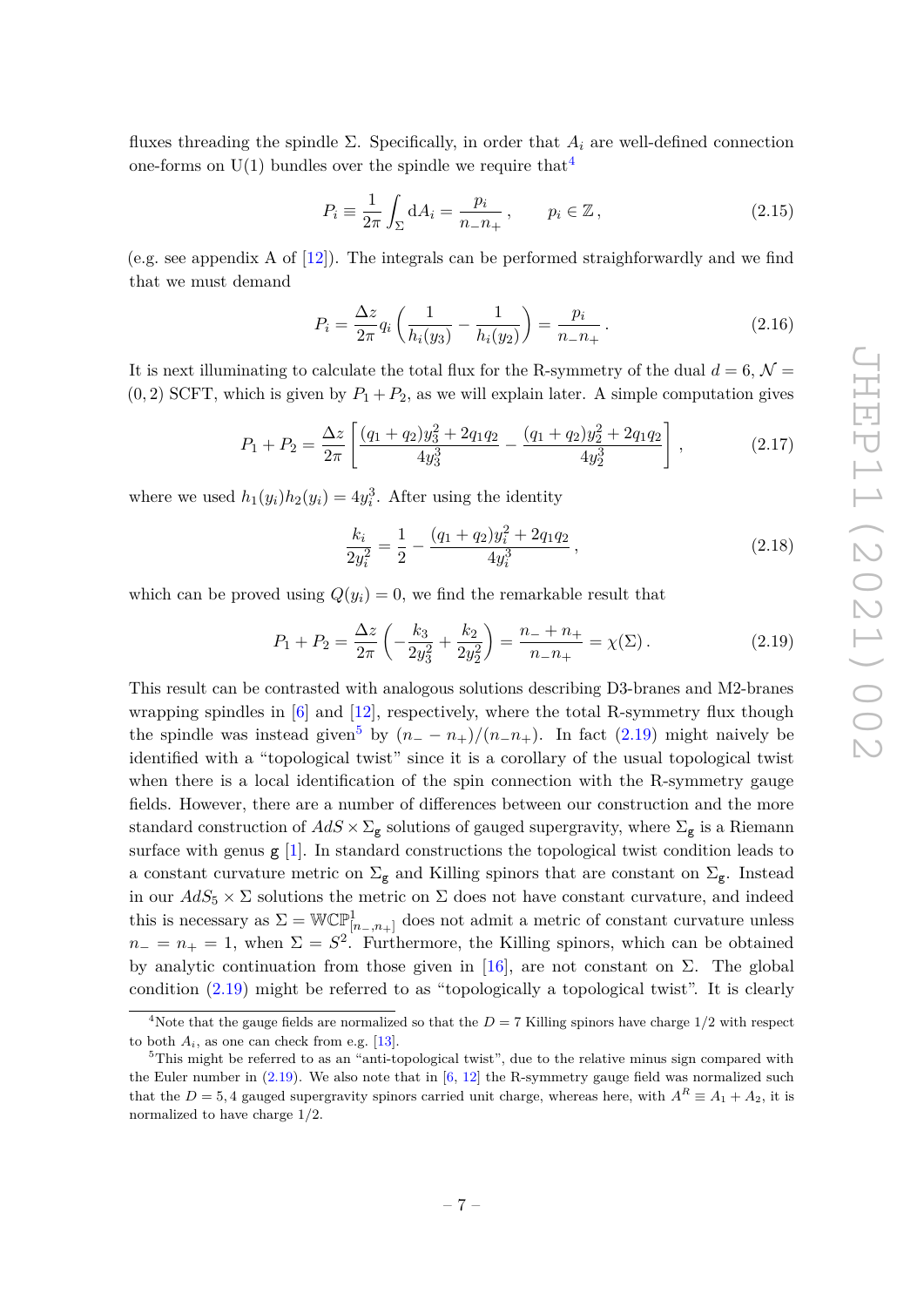of interest to understand the reason for the different total R-symmetry twists on spindles in the cases of D3-branes and M2-branes, versus the M5-brane construction in this paper. Finally, notice that  $(2.19)$  implies that the  $p_i$  and  $n_{\pm}$  satisfy the constraint

<span id="page-8-1"></span>
$$
p_2 = n_- + n_+ - p_1, \t\t(2.20)
$$

which allows us to eliminate  $p_2$ , for example, in subsequent formulae.

#### <span id="page-8-0"></span>**2.3 Solution of the regularity conditions**

We now analyse the regularity conditions that are required to have good  $AdS_5 \times \Sigma$  solutions with properly quantized fluxes, namely  $(2.12)$  and  $(2.16)$ . We would like to obtain expressions for the parameters  $q_1, q_2$ , as well as  $\Delta z$ , in terms of the spindle data  $n_-, n_+$  and the integer  $p_1$ , recalling that  $p_2$  can be obtained from the constraint  $(2.20)$ .

The most straightforward approach is to solve the equation  $Q(y) = 0$  for *y* and replace the value of the roots in the relevant equations in the previous subsection. However, this is complicated in practice by the unwieldy explicit expressions for the roots of  $Q(y)$ . We hence follow a different strategy. We begin by writing

<span id="page-8-2"></span>
$$
Q(y) = \frac{1}{4}(y - y_1)(y - y_2)(y - y_3)(y - y_4), \qquad (2.21)
$$

where by comparing with  $Q(y)$  given in [\(2.5\)](#page-5-3), one can read off the constraints that the  $y_i$ must satisfy. We then have a set of seven equations for the unknowns  $y_i$  ( $i = 1, \ldots, 4$ ),  $q_i$  $(i = 1, 2)$  and  $\Delta z$ , to be solved in terms of the three parameters  $n_{\pm}$  and  $p_1$ . Some of the unknowns can be trivially eliminated by solving linear equations, that give

$$
y_4 = 4 - y_1 - y_2 - y_3,
$$
  
\n
$$
q_2 = -q_1 + 4(y_1 + y_2 + y_3) - (y_1^2 + y_2^2 + y_3^2 + y_1y_2 + y_1y_3 + y_2y_3),
$$
  
\n
$$
\Delta z = \frac{16\pi y_2^2}{n_+(y_2 - y_3)(y_2 - y_1)(-4 + y_1 + 2y_2 + y_3)},
$$
\n(2.22)

where the last equation is obtained from the first of  $(2.12)$  after using  $(2.21)$  to get  $k_2$ . This leaves us with a system of four equations to be solved for  $y_{1,2,3}$  and  $q_1$ , namely

$$
0 = n_{+}y_{3}^{2}(y_{1} - y_{2})(y_{1} + 2y_{2} + y_{3} - 4) - n_{-}y_{2}^{2}(y_{1} - y_{3})(y_{1} + y_{2} + 2y_{3} - 4),
$$
  
\n
$$
0 = p_{1}(y_{1} - y_{2})(y_{1} + 2y_{2} + y_{3} - 4)(q_{1} + y_{2}^{2})(q_{1} + y_{3}^{2}) + 8n_{-}q_{1}y_{2}^{2}(y_{2} + y_{3}),
$$
  
\n
$$
0 = q_{1}^{2} + (y_{1}^{2} + y_{2}^{2} + (y_{1} + y_{3})(y_{2} + y_{3}) - 4(y_{1} + y_{2} + y_{3})) q_{1}
$$
  
\n
$$
- y_{1}y_{2}y_{3}(y_{1} + y_{2} + y_{3} - 4),
$$
  
\n
$$
0 = (y_{2} + y_{3}) y_{1}^{2} + (-4 + y_{2} + y_{3})(y_{1}y_{2} + y_{1}y_{3} + y_{2}y_{3}),
$$
\n(2.23)

where the first equation comes from the second of  $(2.12)$  and the second equation comes from the first of [\(2.16\)](#page-7-3). Remarkably, it is possible to solve this system by solving only quadratic equations, which allows to write the solution in a relatively compact form. To do so, one can solve the first equation for *y*<sup>1</sup> and the third for *q*1. The remaining two equations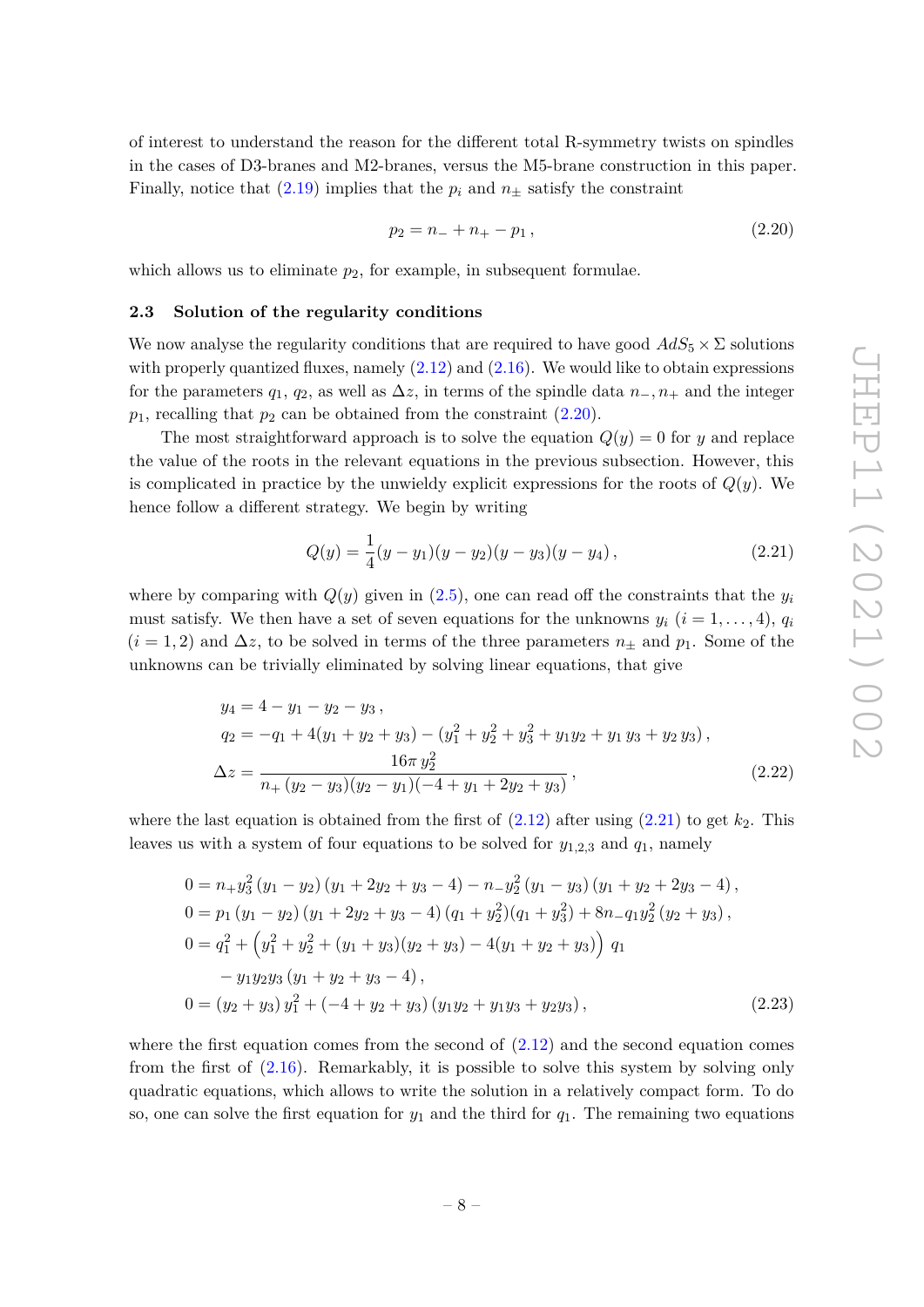can be rearranged in such a way that one has a quadratic for  $y_2 - y_3$ , whose solution gives a quadratic equation for  $y_2 + y_3$ . After some massaging, the result for  $y_2, y_3$  reads

<span id="page-9-3"></span>
$$
y_2 = \frac{3 p_1 p_2 (5 n_+ - n_- + s)(s + p_1 + p_2)}{2 (n_- - p_1)(n_- - p_2)[s + 2 (p_1 + p_2)]^2},
$$
  

$$
y_3 = y_2|_{n_+ \leftrightarrow n_-},
$$
 (2.24)

while for  $y_4, y_1$  we have

$$
y_{4,1} = \frac{(5 n_+ - n_+ + s) (5 n_+ - n_- + s) (p_1 + p_2 + s)}{24 (n_- - p_1) (p_2 - n_-) [s + 2 (p_1 + p_2)]^2}
$$
  
 
$$
\times \left(s + 2 (p_1 + p_2) \pm \sqrt{(p_1 + p_2 + 2 s)^2 - 36 n_- n_+}\right),
$$
 (2.25)

where the upper sign in the last equation corresponds to  $y_4$ , the lowest to  $y_1$  and we have defined

<span id="page-9-1"></span>
$$
\mathbf{s} \equiv \sqrt{7 (p_1^2 + p_2^2) + 2 p_1 p_2 - 6 (n_-^2 + n_+^2)},
$$
  
=  $\sqrt{(n_- + n_+)^2 + 12(n_- - p_1)(n_+ - p_1)},$  (2.26)

where we used the constraint  $(2.20)$ :  $p_2 = n_+ + n_+ - p_1$ . We also obtain the following compact expressions for *q*1*, q*2,

$$
q_1 = \frac{3 p_1 p_2^2 (5n_+ - n_+ + s) (5n_+ - n_- + s) (p_1 - 2p_2 - s) (p_1 + p_2 + s)^2}{4 (n_- - p_1)^2 (n_- - p_2)^2 [s + 2(p_1 + p_2)]^4},
$$
  
\n
$$
q_2 = q_1 |_{p_1 \leftrightarrow p_2},
$$
\n(2.27)

and for ∆*z*:

$$
\Delta z = \frac{\left[\mathbf{s} - (p_1 + p_2)\right] \left[\mathbf{s} + 2(p_1 + p_2)\right]}{9 n_- n_+ (n_- - n_+)} 2\pi.
$$
\n(2.28)

We now discuss the values of  $n_{\pm}$  and  $p_1$  for which regular solutions are actually possible. First of all, as discussed in section [2.2,](#page-5-0) we need to meet the necessary condition that  $q_1 q_2 < 0$ . From the definition  $(2.16)$  of the integers  $p_{1,2}$  that characterize the magnetic fluxes, we notice that

$$
p_1 p_2 = \frac{(n - n + 2)(y_2 - y_3)^2}{P(y_2) P(y_3)} \left(\frac{\Delta z}{2\pi}\right)^2 q_1 q_2, \qquad (2.29)
$$

from which it is clear that the product  $p_1 p_2$  has the same sign as the product  $q_1 q_2$  and hence in order that a regular solution exists we impose

<span id="page-9-2"></span><span id="page-9-0"></span>
$$
p_1 p_2 < 0. \tag{2.30}
$$

Recalling [\(2.20\)](#page-8-1), we must have

$$
p_1 < 0, \qquad \text{or} \qquad p_1 > n_- + n_+ \,. \tag{2.31}
$$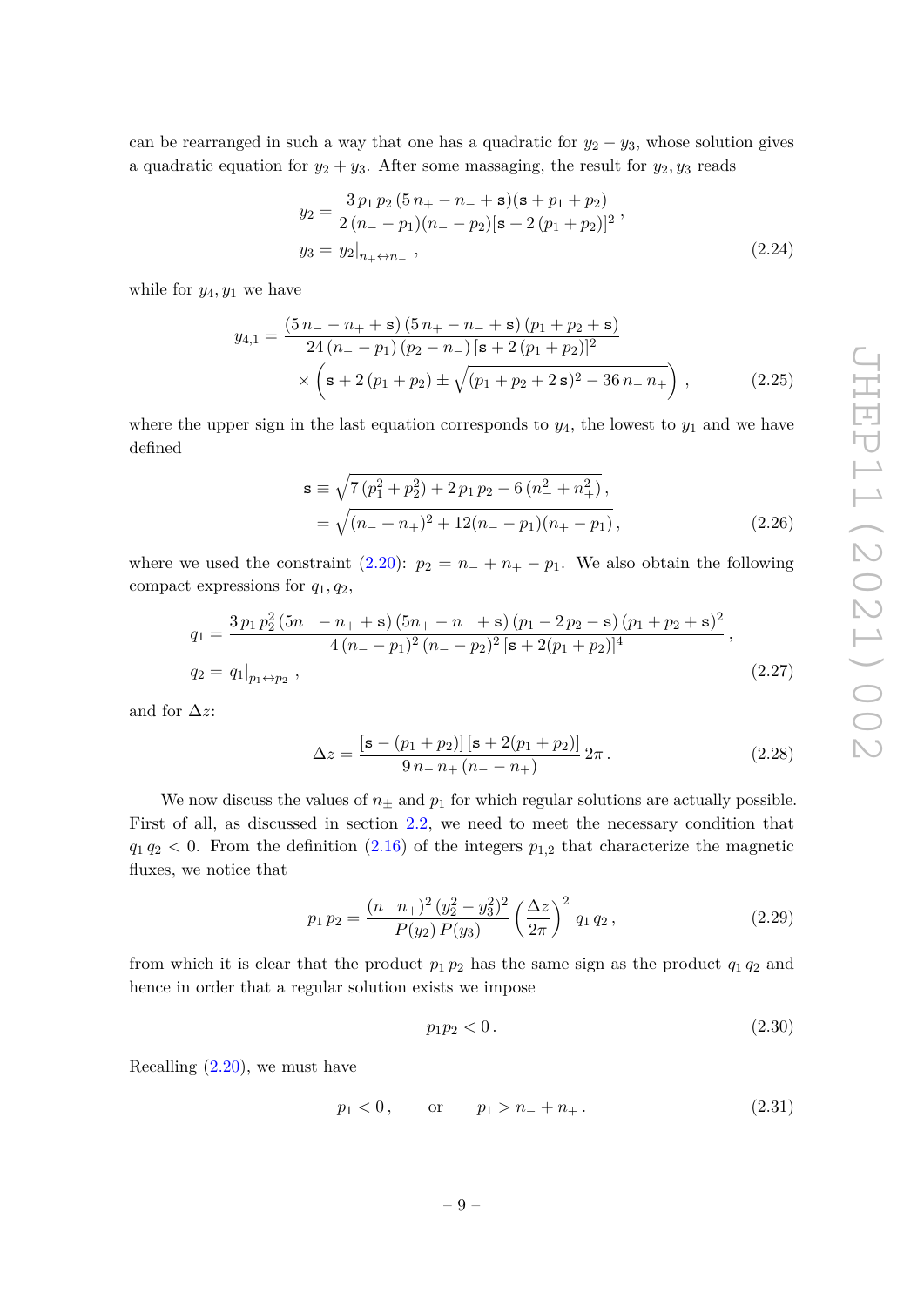While in principle this is only a necessary condition for regularity of our solution, we find that it guarantees the existence of four real roots for all  $n_+ \in \mathbb{N}$ , with  $y_{2,3} > 0$ . Note in particular that  $(2.31)$  guarantees that  $\mathbf{s} \in \mathbb{R}$ , where  $\mathbf{s}$  was introduced in  $(2.26)$ . Moreover, we have assumed in our analysis that  $y_2 < y_3$ , which is realized when

$$
n_{-} > n_{+}, \tag{2.32}
$$

which we shall henceforth assume.

We also note that both  $y_2$  and  $y_3$  are symmetric under the exchange  $p_1 \leftrightarrow p_2 =$  $n_{-} + n_{+} - p_{1}$ , so the behaviour on the two branches given in [\(2.31\)](#page-9-0) is symmetric. We find for the allowed values of  $p_1$  at fixed  $n_+$  that  $y_2$  is a monotonically decreasing function of *n*−, while  $y_3$  is monotonically increasing, with

$$
\lim_{n_{-} \to +\infty} y_2 = 0, \qquad \lim_{n_{-} \to +\infty} y_3 = -\frac{2p_1}{n_{+} - p_1}.
$$
\n(2.33)

At the two finite extrema  $p_1 = 0$  and  $p_1 = n_+ + n_+$  of the intervals [\(2.31\)](#page-9-0) we find that  $y_{2,3}$  and  $q_{1,2}$  all vanish identically, corresponding to the degenerate case with a double root discussed in section [2.2.](#page-5-0)

Finally, we note that in the special case  $n_ - = n_ + = n$  the two roots  $y_{2,3}$  become degenerate, which implies that the space in the *y* and *z* direction is non-compact. This can also be seen from the fact that  $\Delta z$  diverges in this case — see equation [\(2.28\)](#page-9-2). In particular, this implies that there is no limit in which one can obtain a smooth *S* <sup>2</sup> horizon, which would correspond to  $n_-=n_+=1$ .

# <span id="page-10-0"></span>**3 Uplift to M-theory and the central charge**

In this section we uplift the  $AdS_5 \times \Sigma$  gauged supergravity solutions of section [2](#page-4-0) to  $D = 11$ supergravity. We then quantize the four-form flux and compute the central charge of the solutions.

# <span id="page-10-1"></span>**3.1 Uplift to M-theory**

All (supersymmetric) solutions of  $D = 7$ ,  $U(1)^2$  gauged supergravity can be uplifted to (supersymmetric) solutions of  $D = 11$  supergravity. Following [\[15\]](#page-20-4), the metric in  $D = 11$ can be written as

$$
L^{-2} ds_{11}^2 = \Omega^{1/3} ds_7^2 + \Omega^{-2/3} \left[ X_0^{-1} d\mu_0^2 + \sum_{i=1}^2 X_i^{-1} \left( d\mu_i^2 + \mu_i^2 (d\phi_i + A_i)^2 \right) \right].
$$
 (3.1)

Here  $ds_7^2$  denotes the  $D=7$  gauged supergravity metric, it is convenient to introduce  $X_0 \equiv (X_1 X_2)^{-2}$ , and we have defined the warp factor function

$$
\Omega \equiv \sum_{a=0}^{2} X_a \,\mu_a^2 \,. \tag{3.2}
$$

The coordinates  $\mu_0, \mu_1, \mu_2$  satisfy the constraint  $\sum_{a=0}^{2} \mu_a^2 = 1$ , and  $\phi_1, \phi_2$  both have period 2π. These parametrize  $S^4 \subset \mathbb{R} \times \mathbb{R}^2 \times \mathbb{R}^2$ , where  $\mu_0 \in \mathbb{R}$ , and  $(\mu_i, \phi_i)$  form polar coordinates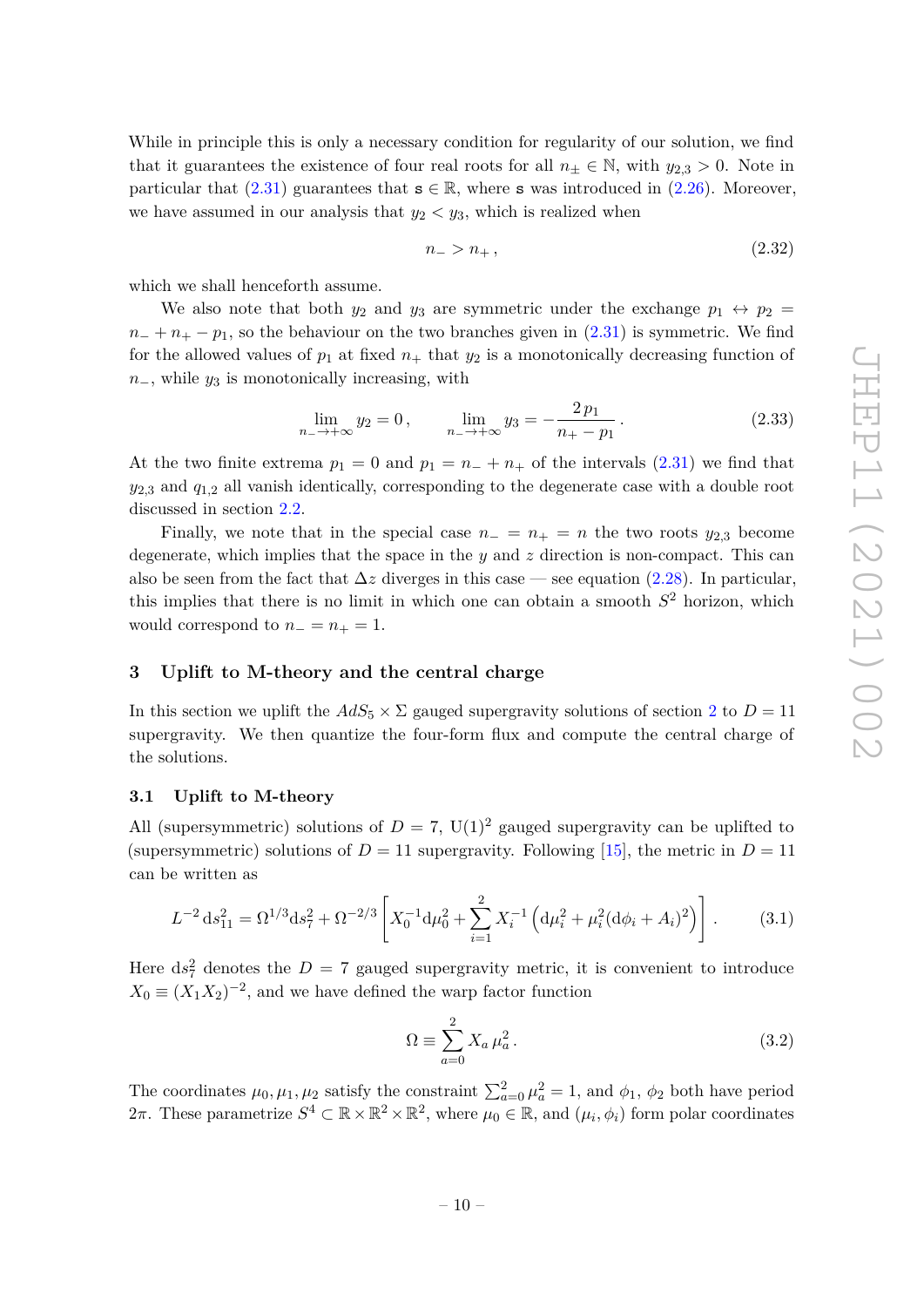on the two copies of  $\mathbb{R}^2$ ,  $i = 1, 2$ . The Abelian gauge fields  $A_1$ ,  $A_2$  then twist these  $\mathbb{R}^2 \cong \mathbb{C}$  directions over the *D* = 7 spacetime. The Hodge dual of the four-form flux can be expressed as

$$
L^{-6} *_{11} G_4 = 2 \sum_{a=0}^{2} \left( X_a^2 \mu_a^2 - \Omega X_a \right) \text{ vol}_7 + \Omega X_0 \text{ vol}_7 + \frac{1}{2} \sum_{a=0}^{2} X_a^{-1} *_{7} dX_a \wedge d(\mu_a^2) + \frac{1}{2} \sum_{i=1}^{2} X_i^{-2} d(\mu_i^2) \wedge (d\phi_i + A_i) \wedge *_{7} F_i, \qquad (3.3)
$$

where  $*_{7}$  and vol<sub>7</sub> are the Hodge dual and volume form of the seven-dimensional metric  $ds_7^2$ , while \*<sub>11</sub> is the Hodge dual with respect to the full eleven-dimensional metric  $ds_{11}^2$ . The  $AdS_7$  vacuum solution uplifts to  $AdS_7 \times S^4$  and is dual to the  $d = 6, \mathcal{N} = (0, 2)$  SCFT. The fact that  $\Delta \phi_i = 2\pi$  allows us to identify

<span id="page-11-2"></span>
$$
A^R \equiv A_1 + A_2, \tag{3.4}
$$

as the gauge field associated with the R-symmetry of this SCFT, as mentioned earlier.

Uplifting the spindle solution given in  $(2.4)$  we find that the  $D = 11$  metric takes the form

$$
ds_{11}^2 = L^2 e^{2\lambda} \left[ ds_{AdS_5}^2 + ds_{M_6}^2 \right],
$$
\n(3.5)

where

<span id="page-11-3"></span><span id="page-11-0"></span>
$$
e^{2\lambda} = (y P(y))^{1/5} \Omega^{1/3}, \qquad (3.6)
$$

and the metric on the internal space  $M_6$  is

$$
ds_{M_6}^2 = ds_{\Sigma}^2 + \frac{1}{(yP(y))^{1/5} \Omega} \left[ X_0^{-1} d\mu_0^2 + \sum_{i=1}^2 X_i^{-1} \left( d\mu_i^2 + \mu_i^2 (d\phi_i + A_i)^2 \right) \right].
$$
 (3.7)

Recall that the gauge field fluxes through the spindle are

$$
P_i = \frac{1}{2\pi} \int_{\Sigma} dA_i = \frac{p_i}{n - n_+} \,. \tag{3.8}
$$

Provided  $p_i \in \mathbb{Z}$  are integers, each of which is relatively prime to both  $n_-\$  and  $n_+$ , then [\(3.7\)](#page-11-0) is (with the exception of certain orbifold singularities we describe below) a smooth metric on the total space of an  $S^4$  bundle over  $\Sigma$ :

<span id="page-11-1"></span>
$$
S^4 \hookrightarrow M_6 \to \Sigma. \tag{3.9}
$$

More precisely, notice that  $\mu_0 \in [-1, 1]$ , with  $\mu_0 = \pm 1$  corresponding to the north and south poles of the  $S^4$  internal space. At these points the copies of  $S^3$  parametrized by  $(\mu_i, \phi_i)$ , with  $\mu_1^2 + \mu_2^2 = 1 - \mu_0^2$ , collapse to a point. For fixed  $\mu_0 \in (-1, 1)$  the resulting  $S^3$  fibrations over  $\Sigma$  are completely smooth manifolds. However, notice that the total space  $M_6$  has orbifold singularities at the poles  $\mu_0 = \pm 1$ : each of these is a copy of the spindle  $\Sigma$ , and the latter has orbifold singularities. The  $D = 11$  solution is thus mildly singular.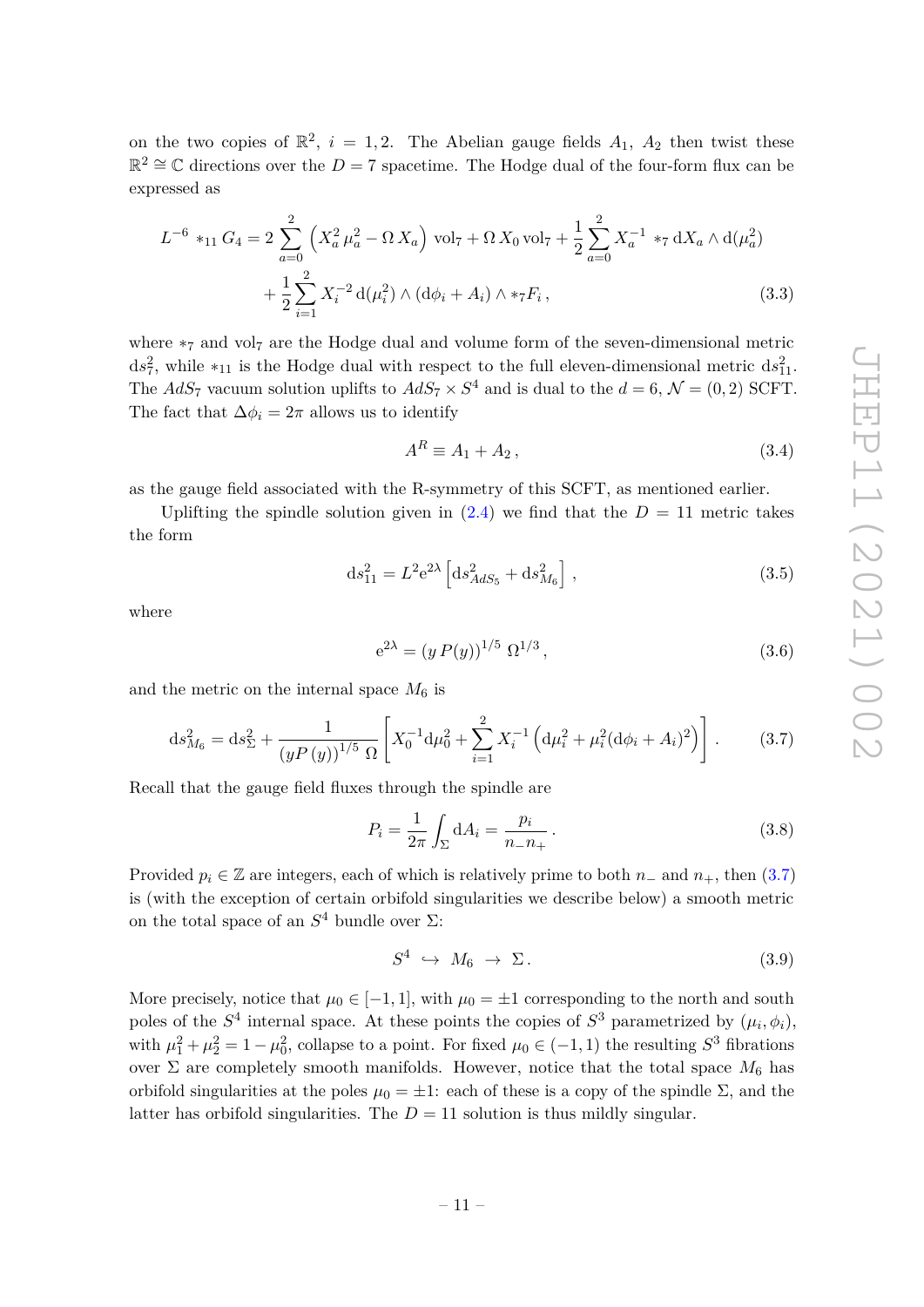The  $D = 11$  four-form flux  $G_4$  is closed. Since as a topological space  $\Sigma$  is homeomorphic to a two-sphere, the integral of *G*<sup>4</sup> through any *S* <sup>4</sup> fibre of [\(3.9\)](#page-11-1), at any fixed point on the spindle  $\Sigma$ , will be independent of the latter choice of point. We interpret this flux number

<span id="page-12-1"></span>
$$
N = \frac{1}{(2\pi\ell_p)^3} \int_{S^4} G_4 \,, \tag{3.10}
$$

as the number of M5-branes wrapped on  $\Sigma$ . Indeed, recalling that

$$
P_1 + P_2 = \chi(\Sigma) = \frac{n_- + n_+}{n_- n_+},\tag{3.11}
$$

where  $\chi(\Sigma)$  is the Euler number of the spindle, this solution has the following natural interpretation. One begins with the supersymmetric solution  $\mathbb{R}^{1,3} \times \mathbb{R} \times Y_6$  of  $D = 11$ supergravity, where  $Y_6$  is a local Calabi-Yau three-fold of the form

$$
Y_6 = \mathcal{N}_1 \oplus \mathcal{N}_2 \rightarrow \Sigma. \tag{3.12}
$$

Here  $\mathcal{N}_i$  are the two complex line bundles on which  $-A_i$  are Hermitian connections, so that  $\mathcal{N}_i = \mathcal{O}(-p_i)$ . By virtue of [\(3.11\)](#page-12-1), the total space of  $Y_6$  has vanishing first Chern class and hence is indeed a Calabi-Yau three-fold. One then wraps *N* M5-branes over the zero section  $\Sigma$  of  $Y_6$ , which is a holomorphic curve, and at the origin in the copy of R. At low energies the effective theory on the M5-branes will be a  $d = 4$ ,  $\mathcal{N} = 1$  supersymmetric field theory on the Minkowski space  $\mathbb{R}^{1,3}$ .

In this construction, supersymmetry on the wrapped M5-branes in the UV is being preserved by a topological twist, although as we already noted in section [2.2](#page-5-0) the metric on  $\Sigma$ in the IR does not (and indeed *cannot*) have constant curvature. This is in constrast to the case studied in [\[20\]](#page-20-5), where  $\Sigma = \Sigma_{\mathbf{g}}$  is a *smooth* Riemann surface of genus **g**, without orbifold singularities. In the latter case the authors show that the metric on  $\Sigma$  in the IR necessarily flows to a constant curvature metric. The solutions in this paper are counterexamples to this result in the case of orbifolds.

Assuming the compactified  $d = 4$ ,  $\mathcal{N} = 1$  low-energy theory on the M5-branes flows to a SCFT in the IR, our  $D = 11$  solution [\(3.5\)](#page-11-2) is then naturally interpreted as the near horizon limit of this system of *N* M5-branes wrapped on Σ. This IR solution, which does not exhibit a (local) topological twist with Killing spinors that are constant on  $\Sigma$ , as noted earlier, is holographically dual to the associated  $d = 4$ ,  $\mathcal{N} = 1$  SCFT. We shall analyse this dual field theory directly in section [4,](#page-13-0) and give further evidence for this claim.

#### <span id="page-12-0"></span>**3.2 Central charge**

Let us now turn to the supergravity computation of the central charge,  $a$ , of the  $d = 4$ ,  $\mathcal{N}=1$  SCFT that is dual to the configuration of M5-branes wrapped on a spindle that we have described in this paper. We can follow [\[21\]](#page-20-6), where given the form  $(3.5)$  of the  $D = 11$ metric it was shown that the central charge can be expressed as

$$
a = \frac{1}{2^7 \pi^6} \left(\frac{L}{\ell_p}\right)^9 \int_{M_6} d^6 x \sqrt{g_{M_6}} e^{9\lambda}, \qquad (3.13)
$$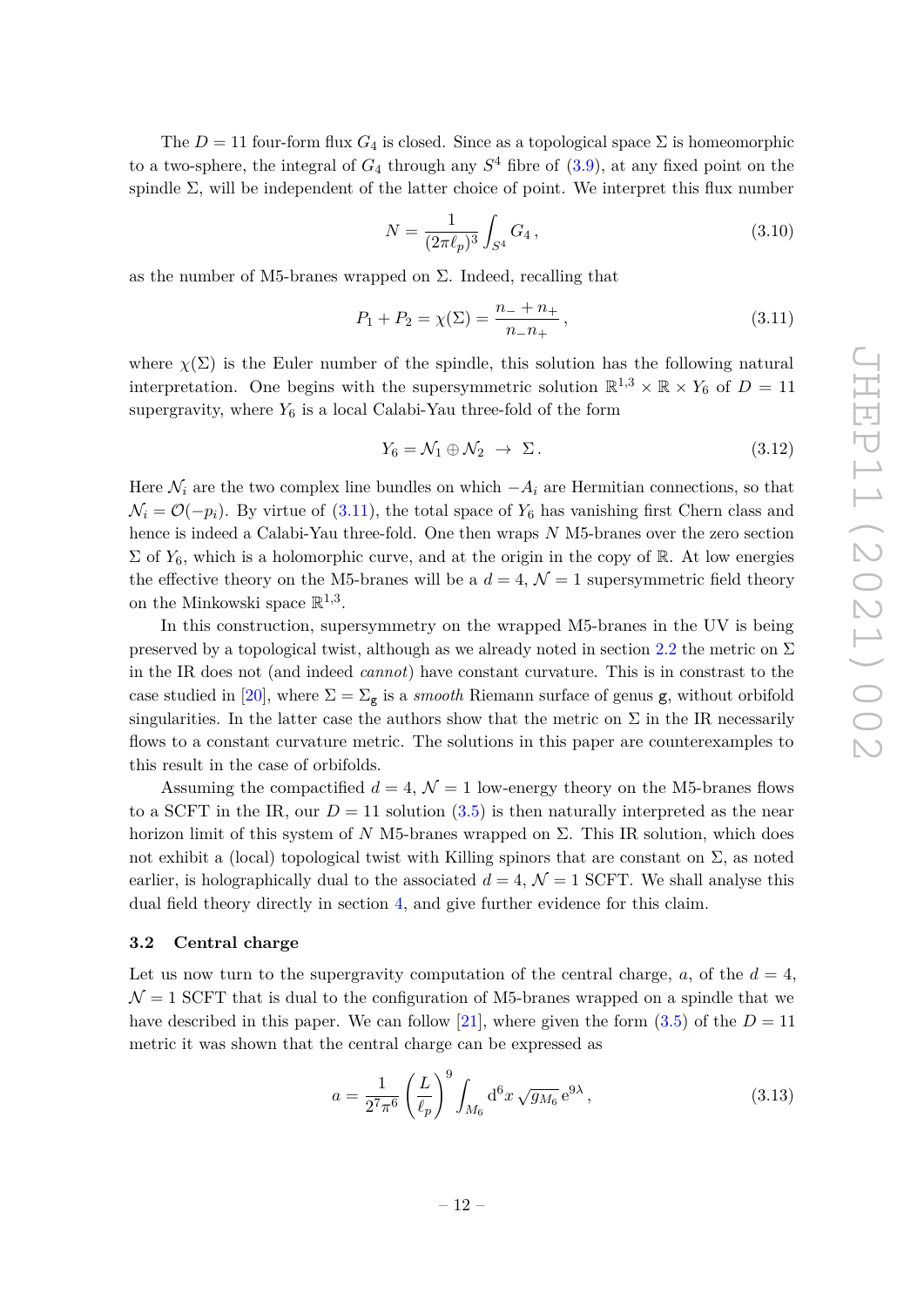where  $\ell_p$  is the eleven-dimensional Planck length. This expression can be computed directly using the values of  $\lambda$  and the metric on  $M_6$  given in [\(3.6\)](#page-11-3) and [\(3.7\)](#page-11-0). To this end, one can solve the constraint  $\sum_{a=0}^{2} \mu_a^2 = 1$  in terms of two angles  $\eta$  and  $\theta$ , with

$$
\mu_0 = \cos \theta \,, \quad \mu_1 = \sin \theta \, \cos \eta \,, \quad \mu_2 = \sin \theta \, \sin \eta \,, \tag{3.14}
$$

where for  $\theta \in [0, \pi], \eta \in [0, \frac{\pi}{2}]$  $\frac{\pi}{2}$  and  $\phi_i \in [0, 2\pi)$ , the four angles parametrize an  $S^4$ . In terms of these, one finds

$$
\sqrt{g_{M_6}} e^{9\lambda} = \frac{y}{4} \sin 2\eta \sin^3 \theta, \qquad (3.15)
$$

from which it follows that

$$
a = \frac{L^9}{2^7 \pi^6 \ell_p^9} \text{vol}(S^4) \int \frac{y}{2} \, \mathrm{d}y \, \mathrm{d}z = \frac{L^9}{2^7 \pi^6 \ell_p^9} \text{vol}(S^4) \, \frac{y_3^2 - y_2^2}{4} \, \Delta z \,, \tag{3.16}
$$

where

<span id="page-13-2"></span>
$$
vol(S^4) = \frac{8\pi^2}{3}.
$$
\n(3.17)

To complete the computation we need an expression for *L* which comes from quantization of the four-form flux  $G_4$ . In particular, as described in the previous subsection, we can interpret

$$
N = \frac{1}{(2\pi\ell_p)^3} \int_{S^4} G_4 \,, \tag{3.18}
$$

as the number of M5-branes wrapped on  $\Sigma$ . This leads to

<span id="page-13-4"></span>
$$
L = (\pi N)^{1/3} \ell_p. \tag{3.19}
$$

Using this, as well as  $(2.24)$  and  $(2.28)$  in  $(3.16)$ , we obtain the following result for the central charge of the dual SCFT

$$
a = \frac{3p_1^2p_2^2(\mathbf{s} + p_1 + p_2)}{8n_1n_+(n_+ - p_1)(p_2 - n_+)(\mathbf{s} + 2(p_1 + p_2))^2}N^3,
$$
\n(3.20)

where  $p_2 = n_+ + n_+ - p_1$ . In the next section we shall see that this is exactly reproduced by a field theory computation, using the anomaly polynomial of the theory on the M5-branes.

### <span id="page-13-0"></span>**4 Field theory**

#### <span id="page-13-1"></span>**4.1 M5-brane anomaly polynomial**

To leading order in the large *N* limit, the anomaly polynomial for *N* M5-branes is given by the eight-from

<span id="page-13-3"></span>
$$
\mathcal{A}_{6d} = \frac{1}{24} p_2(R) N^3 + O(N) \,, \tag{4.1}
$$

(see, for example,  $[22]$ ). Here *R* denotes the  $SO(5)_R$  symmetry of the worldvolume theory, which geometrically rotates the normal directions to the M5-branes in spacetime, and  $p_2(R)$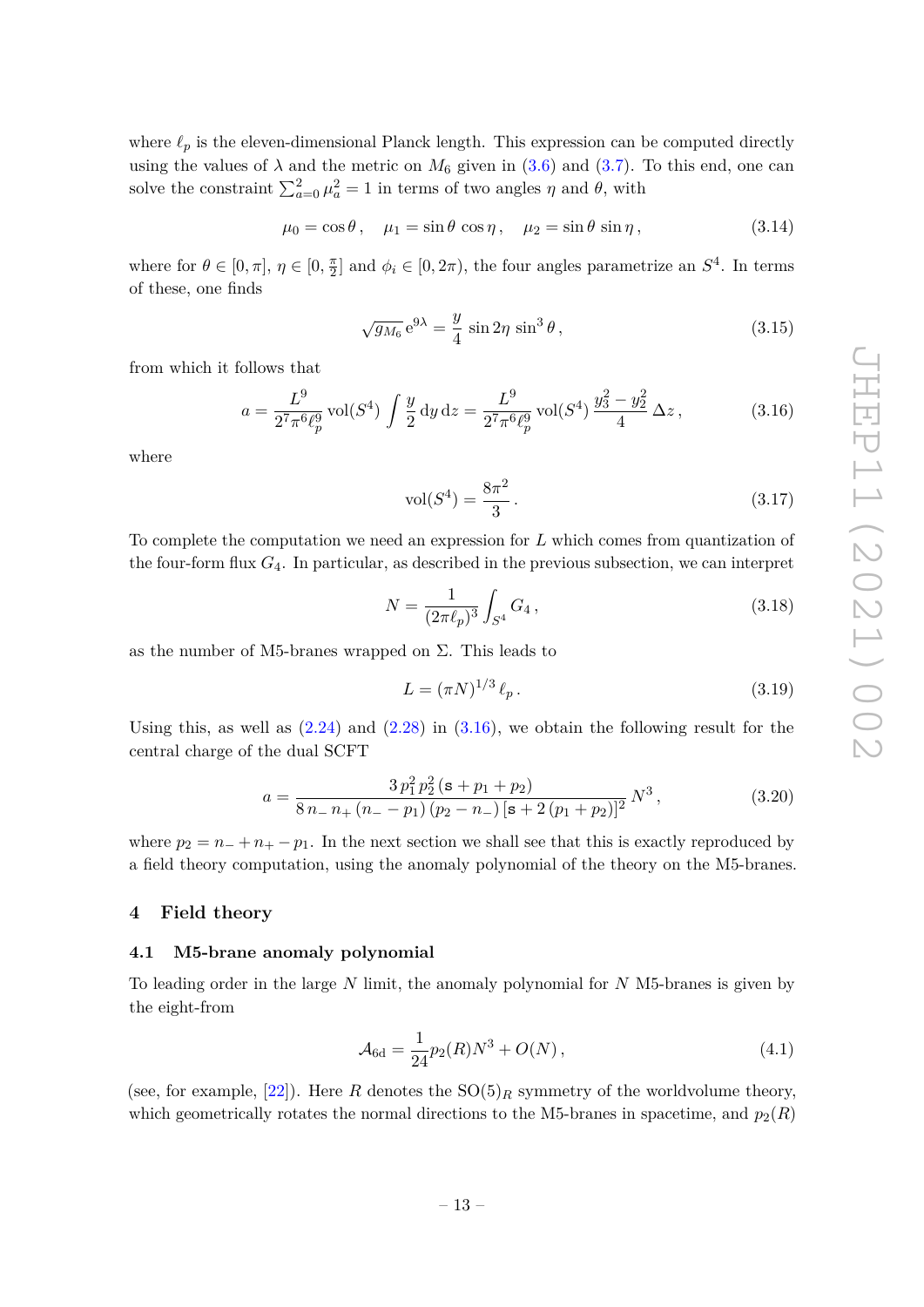is the second Pontryagin class. This  $SO(5)_R$  then also rotates the  $S^4$  internal space in the uplift from  $D = 7$  gauged supergravity to  $D = 11$ . The  $O(N)$  corrections in [\(4.1\)](#page-13-3) involve Pontryagin classes also of the tangent bundle of the worldvolume. It is straightforward to keep these sub-leading corrections in the following analysis, but we do not do so both because the results are rather lengthy and also because they are not needed in comparing with the leading order supergravity result for the *a* central charge.

Recall that the two Abelian gauge fields  $A_i$ ,  $i = 1, 2$ , of  $D = 7$  gauged supergravity are connections for the Cartan subgroup  $U(1) \times U(1) \subset SO(5)<sub>R</sub>$ . The normal bundle N to the M5-branes wrapped on  $\mathbb{R}^{1,3} \times \Sigma$  is

<span id="page-14-0"></span>
$$
\mathcal{N} = \mathbb{R} \oplus \mathcal{N}_1 \oplus \mathcal{N}_2, \qquad (4.2)
$$

where  $\mathcal{N}_i$  are complex line bundles on which  $-\mathcal{A}_i$  are the connections. The Pontryagin class in [\(4.1\)](#page-13-3) may then be written in terms of first Chern classes, so that

$$
\mathcal{A}_{6d} = \frac{1}{24} c_1 (\mathcal{N}_1)^2 c_1 (\mathcal{N}_2)^2 N^3 , \qquad (4.3)
$$

where we will suppress the  $O(N)$  corrections in what follows, writing only the leading order result.

We want to compactify the worldvolume theory of the M5-branes on  $\Sigma = \mathbb{WCP}^1_{[n_-,n_+]}$ , where the fluxes that twist the normal directions satisfy

$$
\int_{\Sigma} c_1(\mathcal{N}_i) = -\frac{1}{2\pi} \int_{\Sigma} dA_i = -P_i.
$$
\n(4.4)

As commented earlier, the fact that  $P_1 + P_2 = \chi(\Sigma)$  is equivalent to the total space of  $\mathcal{N}_1 \oplus \mathcal{N}_2 \rightarrow \Sigma$  being a Calabi-Yau three-fold. In compactifying the  $d = 6$  theory to  $d = 4$  on the spindle Σ, we need to take into account the U(1)<sub>J</sub> global symmetry in  $d = 4$  that arises from the isometry of  $\Sigma$ . As explained in [\[6\]](#page-19-5) (see also [\[22,](#page-20-7) [23\]](#page-20-8)), we then wish to compute the anomaly polynomial  $(4.3)$ , where the eight-manifold  $Z_8$  on which it is defined is the total space of a  $\Sigma$  fibration over  $Z_6$ , so

<span id="page-14-1"></span>
$$
\Sigma \hookrightarrow Z_8 \to Z_6. \tag{4.5}
$$

As in  $[6]$ , in order to define this twisting it is important to ensure that the  $D = 7$  Killing spinor is invariant under the U(1) $\sigma$  symmetry generated by  $\partial_{\varphi}$ , where we have defined  $\varphi \equiv \frac{2\pi}{\Delta^2}$  $\frac{2\pi}{\Delta z}z$ , with  $\Delta \varphi = 2\pi$ . The explicit Killing spinor for a Wick rotation of these solutions was constructed in [\[16\]](#page-20-0), and in our notation this is independent of *z* provided we make the gauge transformation

$$
A_i \rightarrow \tilde{A}_i = A_i - \frac{1}{4} dz. \tag{4.6}
$$

We then note that the R-symmetry gauge field,  $A^R \equiv A_1 + A_2$ , satisfies

$$
\tilde{A}^{R}\Big|_{y=y_2} = -\frac{1}{n_+} \, \mathrm{d}\varphi \,, \qquad \tilde{A}^{R}\Big|_{y=y_3} = +\frac{1}{n_-} \, \mathrm{d}\varphi \,, \tag{4.7}
$$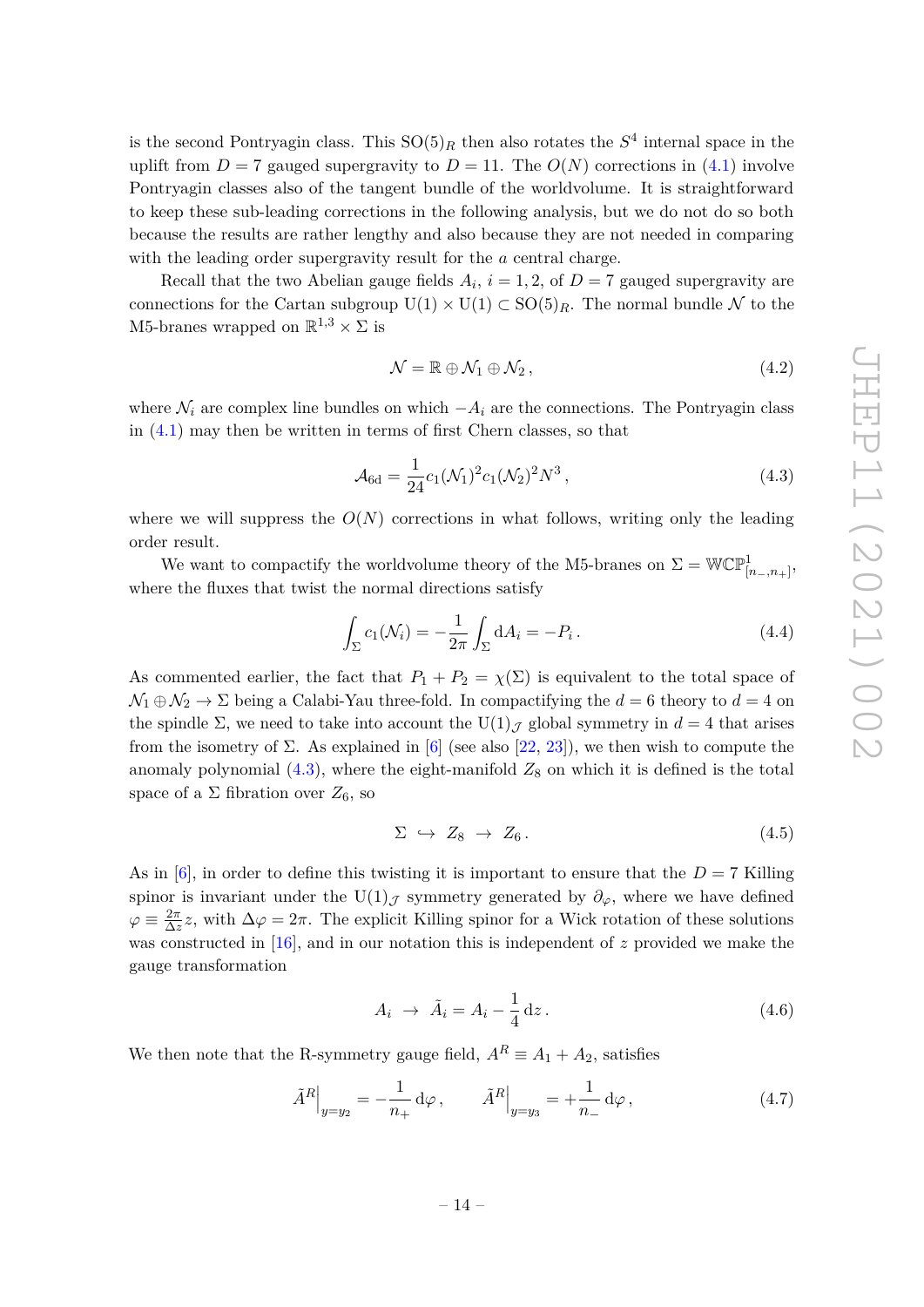at the poles of the spindle  $\Sigma$ . In this gauge<sup>[6](#page-15-1)</sup> we then replace  $d\varphi \to d\varphi + \mathcal{A}_{\mathcal{J}}$ , and correspondingly introduce connection one-forms on *Z*<sup>8</sup>

$$
\mathscr{A}_i = \left(\frac{q_i}{h_i(y)} - \frac{1}{4}\right) \frac{\Delta z}{2\pi} (\mathrm{d}\varphi + \mathcal{A}_{\mathcal{J}}) \equiv \rho_i(y) \left(\mathrm{d}\varphi + \mathcal{A}_{\mathcal{J}}\right),\tag{4.8}
$$

for  $i = 1, 2$ , with curvature

$$
\mathscr{F}_i = d\mathscr{A}_i = \rho'_i(y) dy \wedge (d\varphi + \mathcal{A}_{\mathcal{J}}) + \rho_i(y) \mathcal{F}_{\mathcal{J}},
$$
\n(4.9)

where  $\mathcal{F}_{\mathcal{J}} \equiv d\mathcal{A}_{\mathcal{J}}$ . These have the property that  $\mathcal{A}_i$  restrict to the supergravity gauge fields  $\tilde{A}_i$  on each  $\Sigma$  fibre of [\(4.5\)](#page-14-1). We then write the first Chern classes  $c_1(\mathcal{L}_i) = [\mathscr{F}_i/2\pi] \in$  $H^2(Z_8, \mathbb{R})$ ,  $c_1(\mathcal{J}) = [\mathcal{F}_J/2\pi] \in H^2(Z_6, \mathbb{Z})$ , and write

$$
c_1(\mathcal{N}_i) = \Delta_i c_1(R_{4d}) - c_1(\mathcal{L}_i).
$$
\n(4.10)

Here  $R_{4d}$  is the pull-back of a  $U(1)_R$  symmetry bundle over  $Z_6$ , and the trial R-charges  $\Delta_i$  satisfy

<span id="page-15-3"></span>
$$
\Delta_1 + \Delta_2 = 2, \tag{4.11}
$$

which is the constraint that the preserved spinor has R-charge 1.

The  $d = 4$  anomaly polynomial is then obtained by integrating  $A_{6d}$  in [\(4.3\)](#page-14-0) over  $\Sigma$ ,

<span id="page-15-2"></span>
$$
\mathcal{A}_{4d} = \int_{\Sigma} \mathcal{A}_{6d} , \qquad (4.12)
$$

which gives

$$
\mathcal{A}_{4d} = \left[ -\Delta_1 \Delta_2 \left( \Delta_1 I_1 + \Delta_2 I_2 \right) c_1 (R_{4d})^3 - \left( \Delta_1 I_6 + \Delta_2 I_7 \right) c_1 (R_{4d}) c_1 (\mathcal{J})^2 \right. \\
\left. + \left( \Delta_1^2 I_3 + 2 \Delta_1 \Delta_2 I_4 + \Delta_2^2 I_5 \right) c_1 (R_{4d})^2 c_1 (\mathcal{J}) + I_8 c_1 (\mathcal{J})^3 \right] \frac{N^3}{24} .\n\tag{4.13}
$$

Here  $I_{\alpha}$ ,  $\alpha = 1, \ldots, 8$ , are certain integrals of  $\rho_i(y)$  and their deriatives  $\rho'_i(y)$ , which are reported in the appendix.

## <span id="page-15-0"></span>**4.2** *a***-maximization**

Having obtained the  $d = 4$  anomaly polynomial  $(4.13)$ , it is now straightforward to extract the trial *a* central charge. Specifically, the coefficient of  $\frac{1}{3!}c_1(L_i)c_1(L_j)c_1(L_k)$  in  $\mathcal{A}_{4d}$  computes the trace  $\text{Tr } \gamma^5 Q_i Q_j Q_k$ , where the global symmetry  $Q_i$  is associated to the complex line bundle  $L_i$  over  $Z_6$ . In the large  $N$  limit the trial  $a$  central charge is then

$$
a_{\text{trial}} = \frac{9}{32} \text{Tr} \,\gamma^5 R_{\text{trial}}^3 \,, \tag{4.14}
$$

<span id="page-15-1"></span><sup>&</sup>lt;sup>6</sup>Notice that we are working in a specifc gauge for the "flavour" symmetry gauge field,  $A_1 - A_2$ , that is given by the original supergravity solution. This is analogous to the analysis of D3-branes wrapped on a spindle in  $[10]$ , whereas in the same setting other gauge choices were analysed in  $[9]$ , leading to the same final result for the central charge.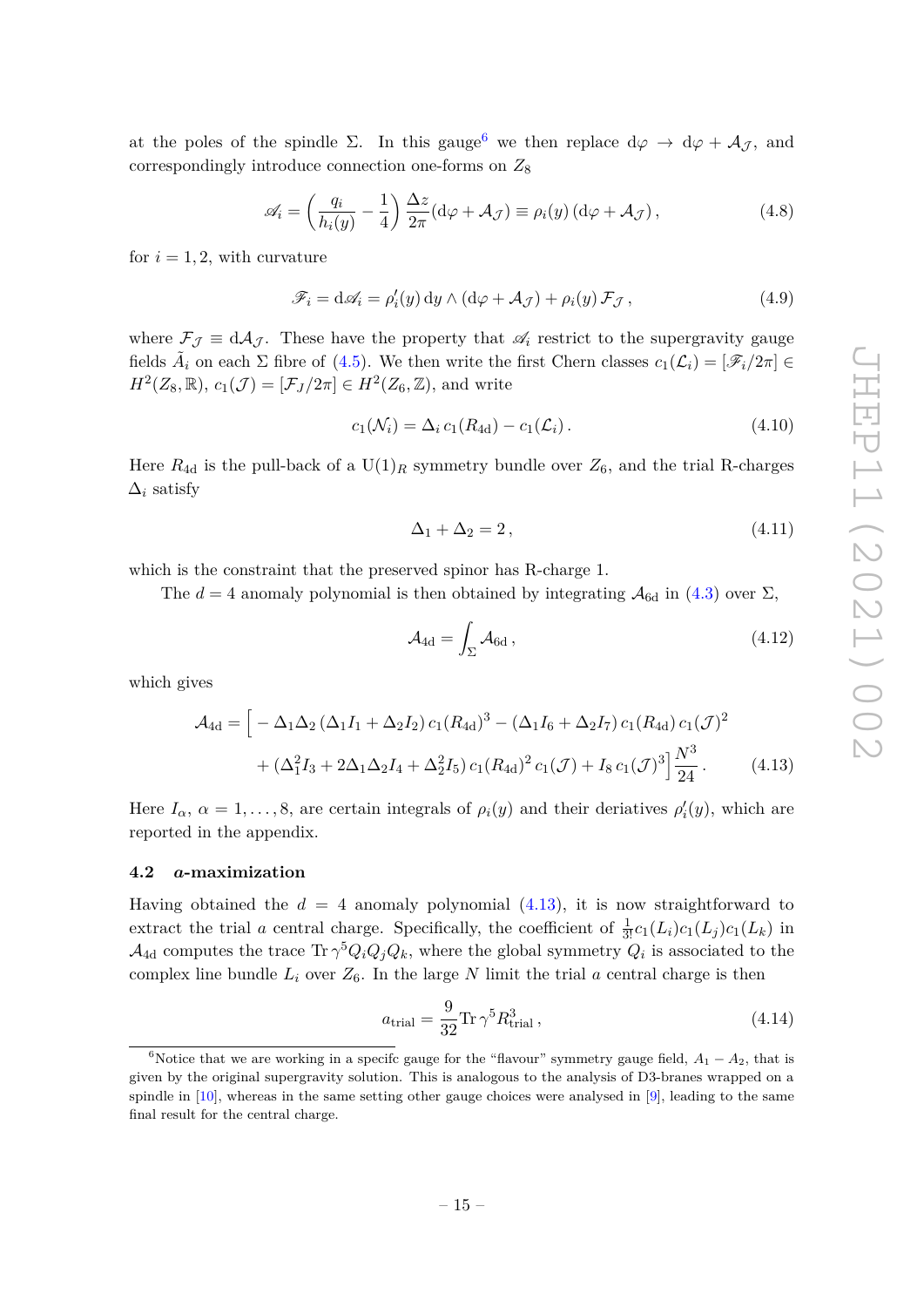where we allow for a mixing with the  $U(1)$  global symmetry by taking

$$
R_{\text{trial}} = R_{\text{4d}} + \varepsilon \mathcal{J} \,. \tag{4.15}
$$

This leads to the trial *a* function

$$
a_{\text{trial}} = \frac{9}{32} \frac{N^3}{24} 3! \left[ -\Delta_1 \Delta_2 (\Delta_1 I_1 + \Delta_2 I_2) + (\Delta_1^2 I_3 + 2 \Delta_1 \Delta_2 I_4 + \Delta_2^2 I_5) \varepsilon - (\Delta_1 I_6 + \Delta_2 I_7) \varepsilon^2 + I_8 \varepsilon^3 \right].
$$
\n(4.16)

Here the choice of R-symmetry is parametrized by  $\varepsilon$  and  $\Delta_1, \Delta_2$ , where the latter are subject to the constraint  $(4.11)$ . The exact superconformal R-symmetry locally maximizes  $(4.16)$  [\[17\]](#page-20-1), and we find the extremal values

<span id="page-16-4"></span><span id="page-16-1"></span>
$$
\Delta_1^* = \Delta_2^* = 1 \,, \tag{4.17}
$$

together with

$$
\varepsilon^* = \frac{n - n + (2n - p_1 - p_2)(s + p_1 + p_2)}{(n - p_1)(p_2 - n - |s + 2(p_1 + p_2)|)},
$$
\n(4.18)

where recall from [\(2.26\)](#page-9-1) that

$$
\mathbf{s} = \sqrt{7(p_1^2 + p_2^2) + 2p_1p_2 - 6(n_+^2 + n_+^2)}.
$$
 (4.19)

Notice that the superconformal R-symmetry is then

<span id="page-16-3"></span>
$$
R^* = R_{\rm 4d} + \varepsilon^* \mathcal{J},\tag{4.20}
$$

which thus mixes non-trivially with the  $U(1)$ , isometry of the spindle. Interestingly, we find that

<span id="page-16-2"></span><span id="page-16-0"></span>
$$
\varepsilon^* = \frac{4}{3} \left( \frac{2\pi}{\Delta z} \right) , \qquad (4.21)
$$

with  $\Delta z$  computed for the gravity solution in [\(2.28\)](#page-9-2). We expect equation [\(4.21\)](#page-16-2) to be crucial for matching the superconformal R-symmetry, computed in field theory in this section, with the superconformal R-symmetry as realized in the supergravity dual. The latter should be constructed as a Killing vector bilinear in the  $D = 11$  Killing spinor, as in [\[6,](#page-19-5) [12\]](#page-19-11), and indeed an analogous equation to  $(4.21)$  was precisely used in the latter reference to get such an agreement. However, we leave this detail for future work.

The *a* central charge of the  $d = 4$ ,  $\mathcal{N} = 1$  SCFT is then the extremal value

$$
a = a_{\text{trial}}(\varepsilon^*, \Delta_1^*, \Delta_2^*)
$$
  
= 
$$
\frac{3 p_1^2 p_2^2 (\mathbf{s} + p_1 + p_2)}{8 n_- n_+ (n_- - p_1) (p_2 - n_-) [\mathbf{s} + 2 (p_1 + p_2)]^2} N^3,
$$
 (4.22)

where recall that  $p_2 = n_+ + n_+ - p_1$ . This agrees perfectly with the supergravity result given in  $(3.20)$ .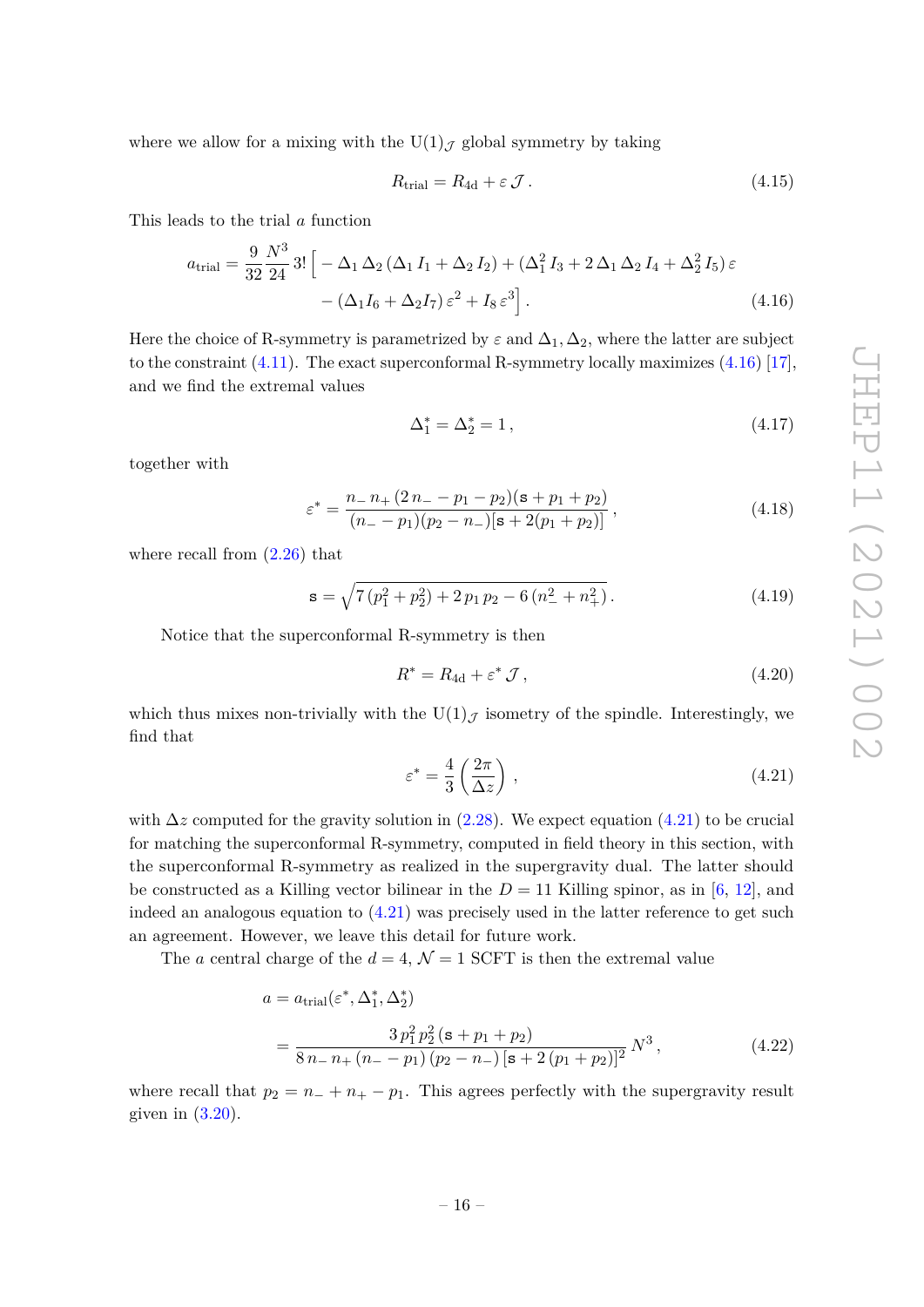Note that for certain values of  $n_{\pm}, p_1$  the *a* central charge can be a rational number. For such values the superconformal R-symmetry  $(4.20)$  is a compact U(1) symmetry, while generically it is non-compact. For example, *a* is rational for  $n_-=2$ ,  $n_+=1$ , *p*<sub>1</sub> = (−1*,* −8*,* −34*,...*) and *n*<sub>−</sub> = 3, *n*<sub>+</sub> = 2, *p*<sub>1</sub> = (−1*,* −4*,* −11*,...*) as well as replacing  $p_1 \rightarrow n_- + n_+ - p_1$ . In fact, a subset of cases are given by the analytic formula

$$
p_1 = \frac{n_- + n_+}{2} - \frac{3n_- - n_+}{4} \left[ \beta_+^k + \beta_-^k \right] - \frac{5n_- - n_+}{4\sqrt{3}} \left[ \beta_+^k - \beta_-^k \right],\tag{4.23}
$$

where  $k = 0, 1, 2, \ldots$  and  $\beta_{\pm} = 2 \pm \beta$ √ 3.

It is also interesting to note that if we formally set  $n_{+} = n_{-} = 1$  in [\(4.22\)](#page-16-0) then we get  $a = \frac{1-9z^2+(1+3z^2)^{3/2}}{48z^2}$  $\frac{-(1+3z^2)^{3/2}}{48z^2}N^3$  where  $z=1-p_1$ , which exactly agrees with the field theory result given in eq. (2.22) of [\[18\]](#page-20-2) for M5-branes wrapping a Riemann surface of genus  $g = 0$ with a standard topological twist. We also observe that formally setting  $n_{+} = n_{-} = 1$ in [\(4.18\)](#page-16-4) gives  $\varepsilon^* = 0$  associated with no mixing with the (non-abelian) isometries of the round two-sphere, as in [\[18\]](#page-20-2).

### <span id="page-17-0"></span>**5 Discussion**

Starting with the seminal work of [\[1\]](#page-19-0), there is now a plethora of supersymmetric AdS solutions that are holographically dual to branes wrapping cycles. In these constructions supersymmetry is typically realized via a topological twist, with Killing spinors that are constant on the cycle. In  $\lceil 6 \rceil$  it was demonstrated that there exists a novel realization of supersymmetry when D3-branes wrap a spindle, with the Killing spinors becoming sections of a non-trivial bundle. This discovery, together with an analogous construction for M2-branes wrapped on a spindle [\[12\]](#page-19-11), indicate that there exists a rich new landscape of supergravity constructions representing branes wrapped on spindles, along with their associated field theory duals.

In this paper we continued to explore this landscape, concentrating on a new class of supersymmetric solutions describing M5-branes wrapping spindles. The  $AdS_5 \times \Sigma$  solutions are constructed in  $D = 7$  gauged supergravity and then uplifted to  $D = 11$ . While there are similarities with the analogous solutions describing D3-branes and M2-branes wrapped on a spindle [\[6,](#page-19-5) [12\]](#page-19-11), the details of how supersymmetry is realized are novel. Once again, it is not via the standard topological twist, since the R-symmetry gauge field does not cancel the spin connection, and as a consequence the Killing spinors are not constant on the spindle. However, globally there is a kind of topological twist, in the sense that the R-symmetry flux is equal to the Euler character of the spindle.

The results of this paper, together with  $[6, 12]$  $[6, 12]$  $[6, 12]$ , open up several research directions. An immediate question is to understand the reason why supersymmetry is being realized in a different fashion for the D3-branes and M2-branes wrapping a spindle than it is for M5-branes. It may be possible to realize supersymmetry in other ways too. It would also be of interest to demonstrate explicitly how our new solutions fit in the general classification of  $AdS_5 \times M_6$  solutions of  $D = 11$  supergravity given in [\[24\]](#page-20-9). Investigating constructions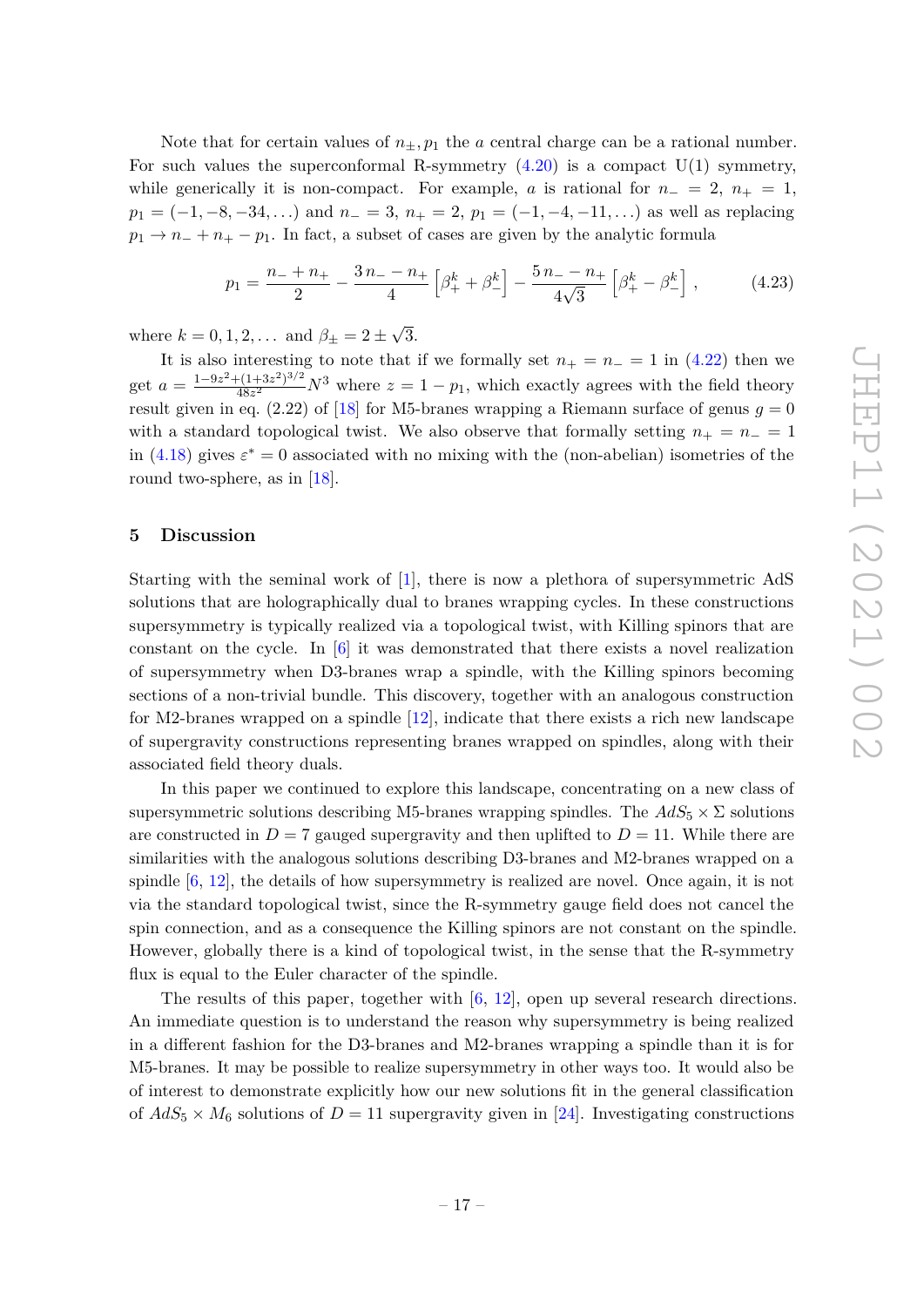that preserve  $\mathcal{N} = 2$  supersymmetry<sup>[7](#page-18-1)</sup> would be worthwhile and connecting with the work of [\[26\]](#page-20-10). In another direction, we expect generalizations involving branes wrapping various higher-dimensional cycles equipped with orbifold metrics.

In further explorations of the landscape of supergravity solutions wrapping orbifolds, it will be illuminating to utilize techniques that do not require finding the solutions in explicit form, such as those developed in [\[27](#page-20-11)[–29\]](#page-20-12), following the paradigm of [\[30,](#page-20-13) [31\]](#page-20-14). In particular, the approach of [\[27–](#page-20-11)[29\]](#page-20-12) does not require making any *a priori* assumption on the metrics. In fact, in [\[29\]](#page-20-12) key properties of the solutions discussed in  $[6, 12]$  $[6, 12]$  $[6, 12]$ , such as the central charge and the entropy, respectively, were obtained using the geometric extremization principle of [\[27\]](#page-20-11).

### **Acknowledgments**

D.M. thanks F. Faedo for useful discussions. This work was supported in part by STFC grants  $ST/T000791/1$  and  $ST/T000864/1$ . JPG is supported as a Visiting Fellow at the Perimeter Institute.

#### <span id="page-18-0"></span>**A Integral coefficients**

In this appendix we give the explicit values of the integrals  $I_{\alpha}$  introduced in section [4.](#page-13-0) These arise in the computation of the four-dimensional anomaly polynomial  $A_{4d}$ , and explicitly, they are given by

$$
I_1 = \frac{1}{\pi} \int_{\Sigma} \frac{d}{dy} \rho_2(y) dy d\varphi = 2 (\rho_2(y_3) - \rho_2(y_2)),
$$
  
\n
$$
I_2 = \frac{1}{\pi} \int_{\Sigma} \frac{d}{dy} \rho_1(y) dy d\varphi = 2 (\rho_1(y_3) - \rho_1(y_2)),
$$
  
\n
$$
I_3 = \frac{1}{2\pi} \int_{\Sigma} \frac{d}{dy} \rho_2(y)^2 dy d\varphi = \rho_2(y_3)^2 - \rho_2(y_2)^2,
$$
  
\n
$$
I_4 = \frac{1}{\pi} \int_{\Sigma} \frac{d}{dy} \rho_1(y) \rho_2(y) dy d\varphi = 2 (\rho_1(y_3) \rho_2(y_3) - \rho_1(y_2) \rho_2(y_2)),
$$
  
\n
$$
I_5 = \frac{1}{2\pi} \int_{\Sigma} \frac{d}{dy} \rho_1(y)^2 dy d\varphi = \rho_1(y_3)^2 - \rho_1(y_2)^2,
$$
  
\n
$$
I_6 = \frac{1}{\pi} \int_{\Sigma} \frac{d}{dy} [\rho_2(y)^2 \rho_1(y)] dy d\varphi = 2 (\rho_2(y_3)^2 \rho_1(y_3) - \rho_2(y_2)^2 \rho_1(y_2)),
$$
  
\n
$$
I_7 = \frac{1}{\pi} \int_{\Sigma} \frac{d}{dy} [\rho_1(y)^2 \rho_2(y)] dy d\varphi = 2 (\rho_1(y_3)^2 \rho_2(y_3) - \rho_1(y_2)^2 \rho_2(y_2)),
$$
  
\n
$$
I_8 = \frac{1}{2\pi} \int_{\Sigma} \frac{d}{dy} [\rho_1(y)^2 \rho_2(y)^2] dy d\varphi = \rho_1(y_3)^2 \rho_2(y_3)^2 - \rho_1(y_2)^2 \rho_2(y_2)^2,
$$
 (A.1)

<span id="page-18-1"></span><sup>&</sup>lt;sup>7</sup>We pointed out in section [2.2](#page-5-0) that  $q_1q_2 = 0$  should give rise to  $\mathcal{N} = 2$  supersymmetric solutions but not with a compact spindle. This is also directly related to the fact that the central charge [\(3.20\)](#page-13-4) vanishes for  $p_1p_2 = 0$ . We also note that as we were finalizing this paper, the paper [\[25\]](#page-20-15) appeared on the arXiv, where work on  $\mathcal{N} = 2$  solutions is reported, using the same local family of solutions.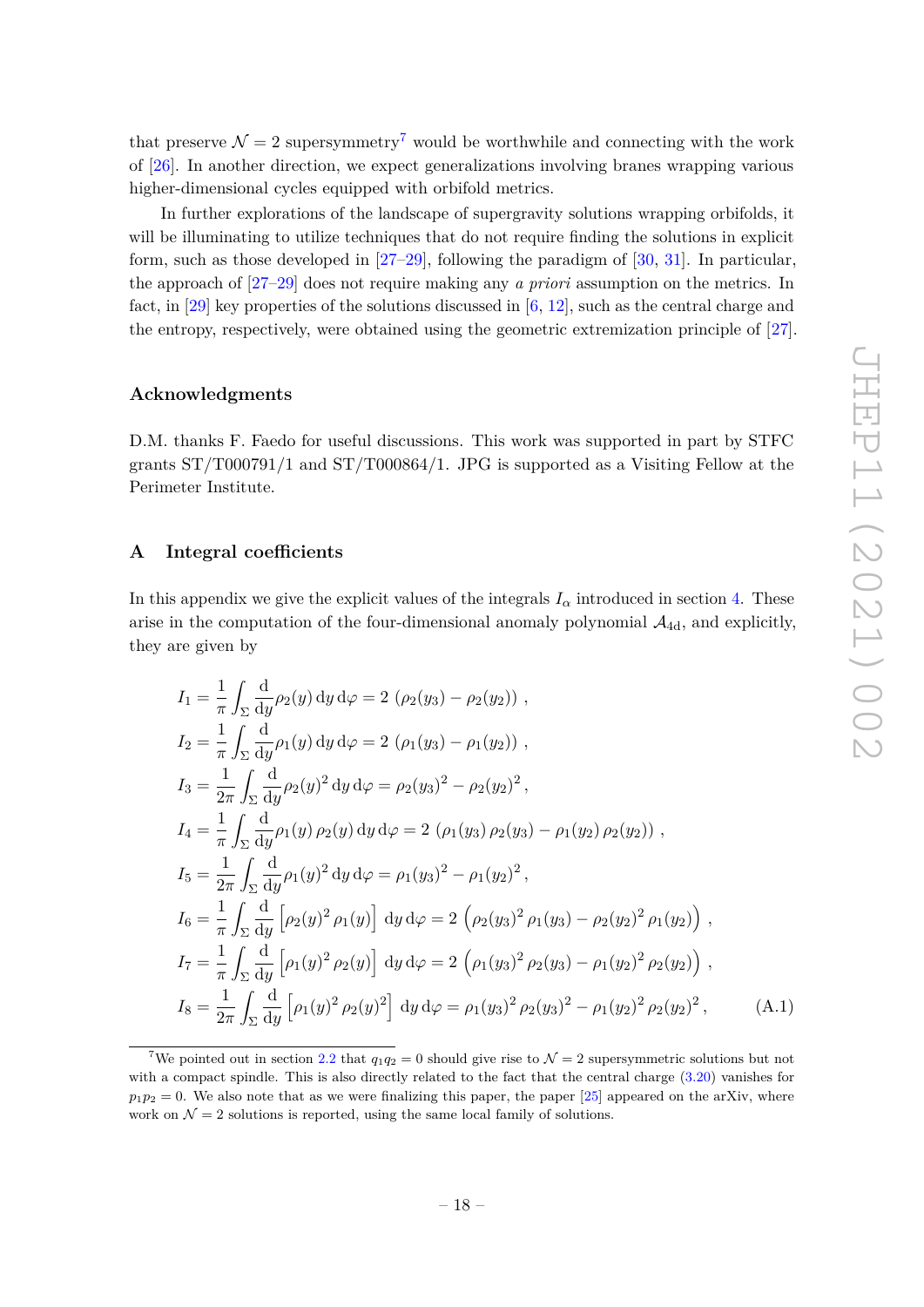where

$$
\rho_1(y_2) = -\frac{(n_- + n_+ - \mathbf{s}) (2 n_-^2 + 2 n_- n_+ - 3 n_- p_1 - n_+ p_1 + 2 p_1^2 + n_- \mathbf{s})}{12 n_- n_+ (n_- - n_+) (n_- - p_1)} ,
$$
  
\n
$$
\rho_1(y_3) = -\rho_1(y_2)|_{n_- \leftrightarrow n_+} ,
$$
  
\n
$$
\rho_2(y_2) = \rho_1(y_2)|_{p_1 \leftrightarrow p_2} ,
$$
  
\n
$$
\rho_2(y_3) = -\rho_2(y_2)|_{n_- \leftrightarrow n_+} .
$$
  
\n(A.2)

 $\sim$ 

**Open Access.** This article is distributed under the terms of the Creative Commons Attribution License [\(CC-BY 4.0\)](https://creativecommons.org/licenses/by/4.0/), which permits any use, distribution and reproduction in any medium, provided the original author(s) and source are credited.

#### **References**

- <span id="page-19-0"></span>[1] J.M. Maldacena and C. Núñez, *Supergravity description of field theories on curved manifolds and a no go theorem*, *[Int. J. Mod. Phys. A](https://doi.org/10.1142/S0217751X01003937)* **16** (2001) 822 [[hep-th/0007018](https://arxiv.org/abs/hep-th/0007018)] [IN[SPIRE](https://inspirehep.net/search?p=find+EPRINT%2Bhep-th%2F0007018)].
- <span id="page-19-4"></span>[2] J.P. Gauntlett, N. Kim and D. Waldram, *M-fivebranes wrapped on supersymmetric cycles*, *Phys. Rev. D* **63** [\(2001\) 126001](https://doi.org/10.1103/PhysRevD.63.126001) [[hep-th/0012195](https://arxiv.org/abs/hep-th/0012195)] [IN[SPIRE](https://inspirehep.net/search?p=find+EPRINT%2Bhep-th%2F0012195)].
- <span id="page-19-1"></span>[3] J.P. Gauntlett, N. Kim, S. Pakis and D. Waldram, *Membranes wrapped on holomorphic curves*, *Phys. Rev. D* **65** [\(2002\) 026003](https://doi.org/10.1103/PhysRevD.65.026003) [[hep-th/0105250](https://arxiv.org/abs/hep-th/0105250)] [IN[SPIRE](https://inspirehep.net/search?p=find+EPRINT%2Bhep-th%2F0105250)].
- <span id="page-19-2"></span>[4] E. Witten, *Topological Quantum Field Theory*, *[Commun. Math. Phys.](https://doi.org/10.1007/BF01223371)* **117** (1988) 353 [IN[SPIRE](https://inspirehep.net/search?p=find+J%20%22Commun.Math.Phys.%2C117%2C353%22)].
- <span id="page-19-3"></span>[5] M. Bershadsky, C. Vafa and V. Sadov, *D-branes and topological field theories*, *[Nucl. Phys. B](https://doi.org/10.1016/0550-3213(96)00026-0)* **463** [\(1996\) 420](https://doi.org/10.1016/0550-3213(96)00026-0) [[hep-th/9511222](https://arxiv.org/abs/hep-th/9511222)] [IN[SPIRE](https://inspirehep.net/search?p=find+EPRINT%2Bhep-th%2F9511222)].
- <span id="page-19-5"></span>[6] P. Ferrero, J.P. Gauntlett, J.M. Pérez Ipiña, D. Martelli and J. Sparks, *D3-branes Wrapped on a Spindle*, *[Phys. Rev. Lett.](https://doi.org/10.1103/PhysRevLett.126.111601)* **126** (2021) 111601 [[arXiv:2011.10579](https://arxiv.org/abs/2011.10579)] [IN[SPIRE](https://inspirehep.net/search?p=find+EPRINT%2BarXiv%3A2011.10579)].
- <span id="page-19-6"></span>[7] J.P. Gauntlett, N. Kim and D. Waldram, *Supersymmetric AdS*3*, AdS*<sup>2</sup> *and Bubble Solutions*, *JHEP* **04** [\(2007\) 005](https://doi.org/10.1088/1126-6708/2007/04/005) [[hep-th/0612253](https://arxiv.org/abs/hep-th/0612253)] [IN[SPIRE](https://inspirehep.net/search?p=find+EPRINT%2Bhep-th%2F0612253)].
- <span id="page-19-7"></span>[8] F. Benini and N. Bobev, *Exact two-dimensional superconformal R-symmetry and c-extremization*, *[Phys. Rev. Lett.](https://doi.org/10.1103/PhysRevLett.110.061601)* **110** (2013) 061601 [[arXiv:1211.4030](https://arxiv.org/abs/1211.4030)] [IN[SPIRE](https://inspirehep.net/search?p=find+EPRINT%2BarXiv%3A1211.4030)].
- <span id="page-19-8"></span>[9] S.M. Hosseini, K. Hristov and A. Zaffaroni, *Rotating multi-charge spindles and their microstates*, *JHEP* **07** [\(2021\) 182](https://doi.org/10.1007/JHEP07(2021)182) [[arXiv:2104.11249](https://arxiv.org/abs/2104.11249)] [IN[SPIRE](https://inspirehep.net/search?p=find+EPRINT%2BarXiv%3A2104.11249)].
- <span id="page-19-9"></span>[10] A. Boido, J.M.P. Ipiña and J. Sparks, *Twisted D3-brane and M5-brane compactifications from multi-charge spindles*, *JHEP* **07** [\(2021\) 222](https://doi.org/10.1007/JHEP07(2021)222) [[arXiv:2104.13287](https://arxiv.org/abs/2104.13287)] [IN[SPIRE](https://inspirehep.net/search?p=find+EPRINT%2BarXiv%3A2104.13287)].
- <span id="page-19-10"></span>[11] J.P. Gauntlett, O.A.P. Mac Conamhna, T. Mateos and D. Waldram, *New supersymmetric AdS*<sup>3</sup> *solutions*, *Phys. Rev. D* **74** [\(2006\) 106007](https://doi.org/10.1103/PhysRevD.74.106007) [[hep-th/0608055](https://arxiv.org/abs/hep-th/0608055)] [IN[SPIRE](https://inspirehep.net/search?p=find+EPRINT%2Bhep-th%2F0608055)].
- <span id="page-19-11"></span>[12] P. Ferrero, J.P. Gauntlett, J.M.P. Ipiña, D. Martelli and J. Sparks, *Accelerating black holes and spinning spindles*, *Phys. Rev. D* **104** [\(2021\) 046007](https://doi.org/10.1103/PhysRevD.104.046007) [[arXiv:2012.08530](https://arxiv.org/abs/2012.08530)] [IN[SPIRE](https://inspirehep.net/search?p=find+EPRINT%2BarXiv%3A2012.08530)].
- <span id="page-19-12"></span>[13] H. Lü, C.N. Pope and J.F. Vazquez-Poritz, *From AdS black holes to supersymmetric flux branes*, *[Nucl. Phys. B](https://doi.org/10.1016/j.nuclphysb.2004.12.009)* **709** (2005) 47 [[hep-th/0307001](https://arxiv.org/abs/hep-th/0307001)] [IN[SPIRE](https://inspirehep.net/search?p=find+EPRINT%2Bhep-th%2F0307001)].
- <span id="page-19-13"></span>[14] M. Cvetič and S.S. Gubser, *Phases of R charged black holes, spinning branes and strongly coupled gauge theories*, *JHEP* **04** [\(1999\) 024](https://doi.org/10.1088/1126-6708/1999/04/024) [[hep-th/9902195](https://arxiv.org/abs/hep-th/9902195)] [IN[SPIRE](https://inspirehep.net/search?p=find+EPRINT%2Bhep-th%2F9902195)].